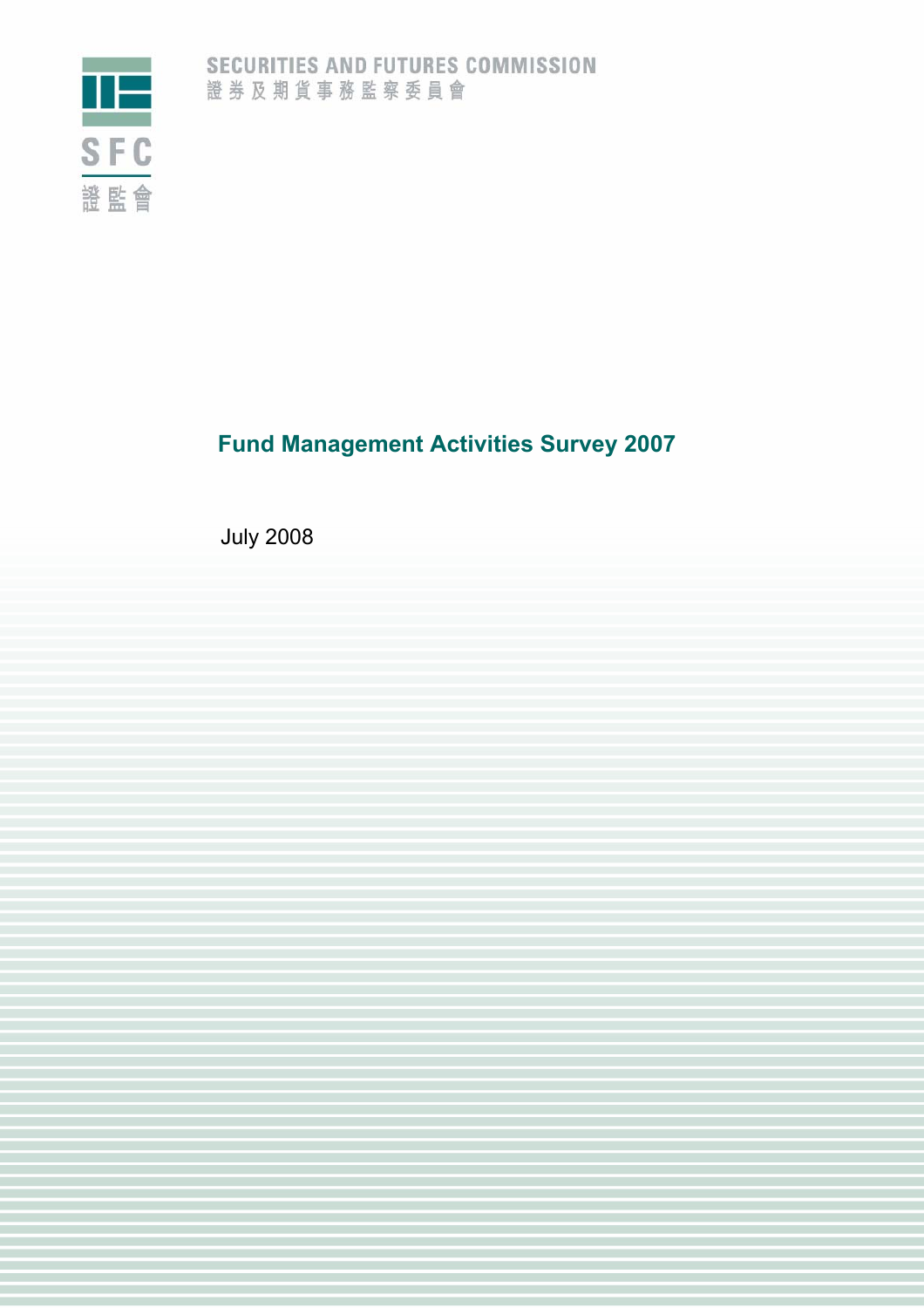

# **Table of contents**

|            | <b>Survey Summary</b><br>1 |                                                                                                                                                                       |    |  |  |  |
|------------|----------------------------|-----------------------------------------------------------------------------------------------------------------------------------------------------------------------|----|--|--|--|
|            |                            | <b>Outlook and Recent Developments</b>                                                                                                                                | 8  |  |  |  |
|            |                            | <b>Survey Report</b>                                                                                                                                                  |    |  |  |  |
|            |                            |                                                                                                                                                                       | 11 |  |  |  |
|            |                            |                                                                                                                                                                       | 12 |  |  |  |
|            |                            |                                                                                                                                                                       | 13 |  |  |  |
|            | $\Box$                     | Combined fund management business (HK\$9,631 billion)                                                                                                                 | 13 |  |  |  |
|            | $\Box$                     | Asset management and fund advisory business of licensed<br>corporations, registered institutions and insurance                                                        | 14 |  |  |  |
|            | $\Box$                     | Asset management business of licensed corporations,<br>registered institutions and insurance companies (HK\$6,511<br>billion), collectively asset management business | 15 |  |  |  |
|            | $\Box$                     | Asset management business (HK\$6,511 billion) - by source of                                                                                                          | 16 |  |  |  |
|            | $\Box$                     | Asset management business (HK\$6,511 billion) - by allocation                                                                                                         | 17 |  |  |  |
|            | $\Box$                     | Asset management business (HK\$6,511 billion) - by location                                                                                                           | 17 |  |  |  |
|            |                            | Assets managed in Hong Kong (HK\$4,072 billion) – by                                                                                                                  | 18 |  |  |  |
|            |                            | Fund advisory business of licensed corporations (HK\$1,120                                                                                                            | 19 |  |  |  |
|            | $\Box$                     | Other private banking business (HK\$1,934 billion)                                                                                                                    | 19 |  |  |  |
|            | $\Box$                     |                                                                                                                                                                       | 20 |  |  |  |
|            | $\Box$                     |                                                                                                                                                                       | 21 |  |  |  |
| <u>a s</u> |                            |                                                                                                                                                                       | 22 |  |  |  |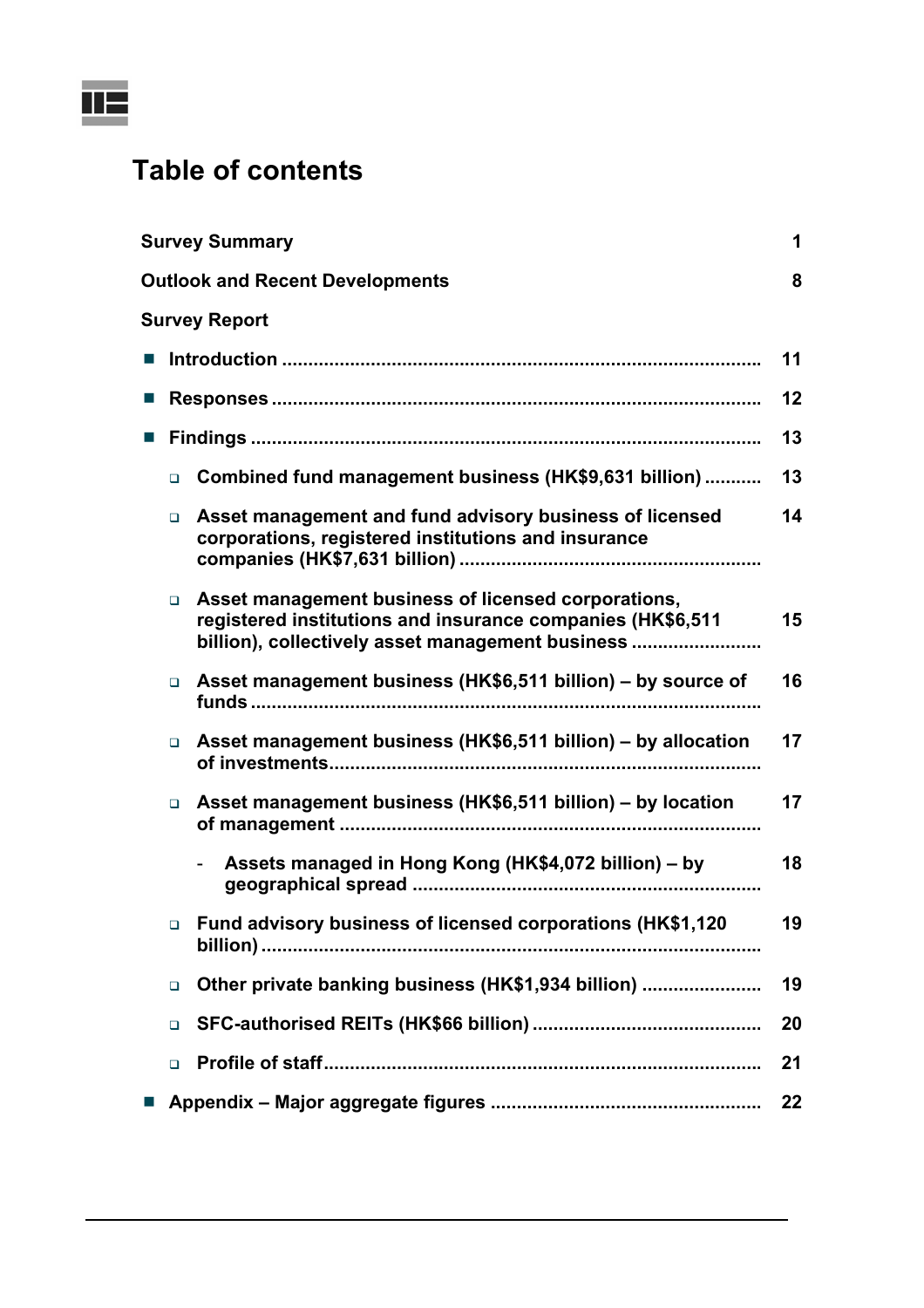

## **Survey Summary**

The Securities and Futures Commission ("SFC") has conducted a Fund Management Activities Survey ("FMAS") for the year ended 31 December 2007. The survey covered fund management activities among licensed corporations<sup>1</sup>, registered institutions<sup>2</sup> and, for the first time, asset management activities of major insurance companies<sup>3</sup> providing services of long term business<sup>4</sup> which are registered under the Insurance Companies Ordinance ("ICO") but not licensed by the SFC.

The asset management business of the insurance sector is becoming more important in view of the increasing demand for wealth management and retirement planning products brought about by changing demographics and rising affluence. For a more complete landscape of the asset management industry in Hong Kong, the SFC has, for the first time, surveyed the Life Insurance Councillors' members of the Hong Kong Federation of Insurers ("HKFI")^. To avoid double counting, the amount of assets sub-contracted or delegated by the surveyed insurance companies to other licensed corporations / registered institutions in Hong Kong has been excluded from the amount of assets under management by insurance companies.

The major findings of this year's FMAS are summarised below.

1. The combined fund management business<sup>5</sup> of Hong Kong achieved a record **56.5% year-on-year increase to HK\$9,631 billion as at the end of 2007. (2-year growth: 112.8%).** 



**Combined Fund Management Business (HK\$ in billions)**

 $\overline{\phantom{a}}$  The Life Insurance Councillors' members of the HKFI are the major players of the long term insurance business accounting for over 70% of the total in-force business in 2006 according to the annual statistics published by the Office of the Commissioner of Insurance. For those Councillors' members who are also licensed by the SFC, their reported assets under management are included in the category of licensed corporations.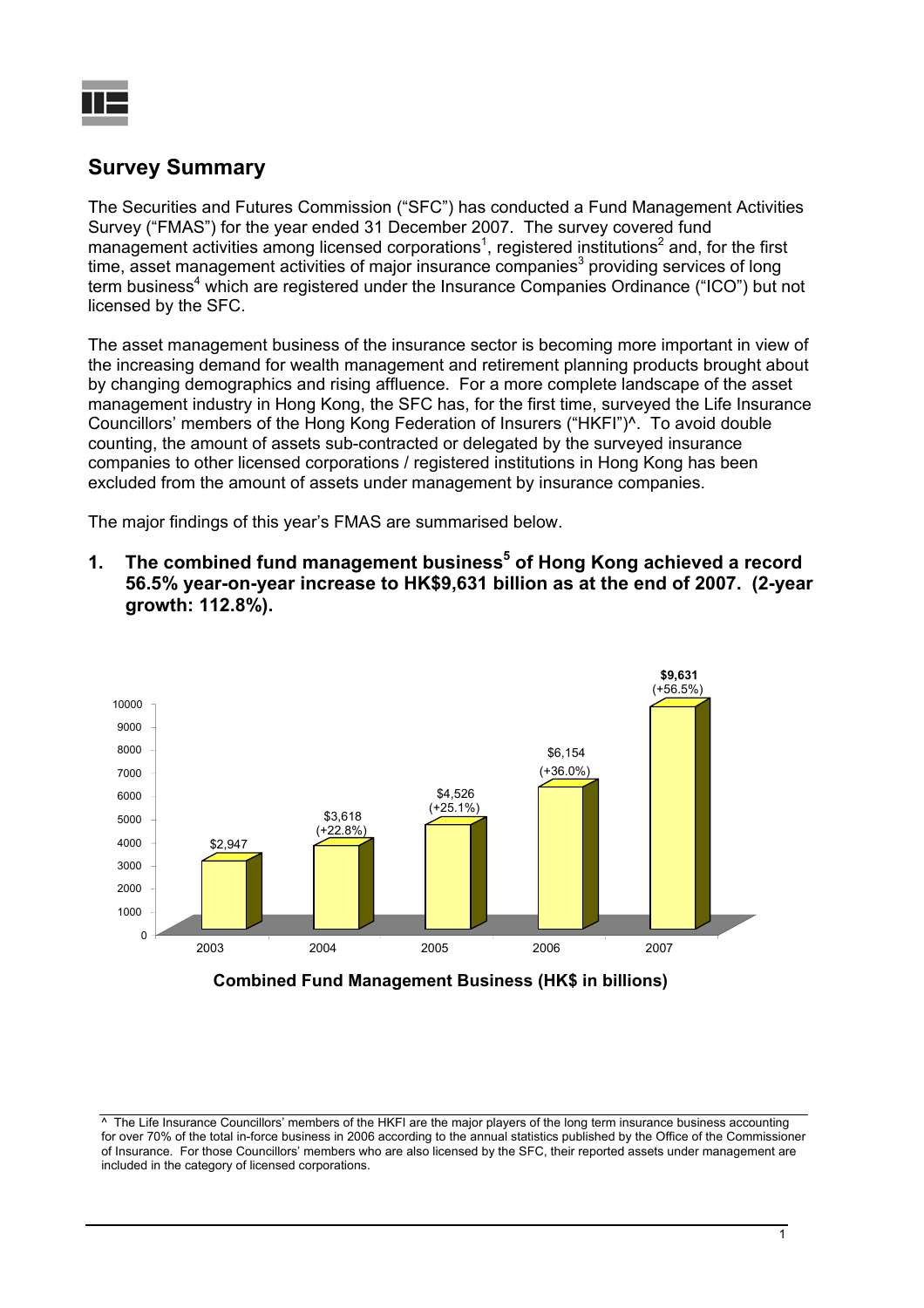

## **Components in Combined Fund Management Business**



*RI: Registered Institutions LC: Licensed Corporations REITs: Real Estate Investment Trusts* 

Note:

*The amount of assets under management by insurance companies has excluded those assets sub-contracted or delegated to other licensed corporations / registered institutions in Hong Kong for management. Assets under management reported by insurance companies who are also licensed by the SFC are included under the category of licensed corporations.* 

- (a) Hong Kong's fund management business in 2007 reached HK\$9,631 billion a record growth of 56.5% from 2006, and 112.8% from 2005 on the back of strong performance in the financial markets, inflows of investment funds and gain in investment mandates. The strong and continuous growth in the fund management industry has demonstrated the attractiveness of Hong Kong's platform and has reinforced Hong Kong's position as a leading fund management centre in Asia.
- (b) Asset management, which accounted for the largest share of the combined fund management business, recorded an impressive growth rate of 57.5% in 2007, after a 27.5% rise in 2006. Of the total HK\$6,511 billion assets under management, HK\$6,211 billion (95%) was contributed by licensed corporations; HK\$187 billion (3%) by registered institutions; and HK\$113 billion (2%) by the major insurance companies engaging in long term business. This sum from insurance companies of course does not include the asset management business which was delegated or sub-contracted out to licensed corporations/registered institutions.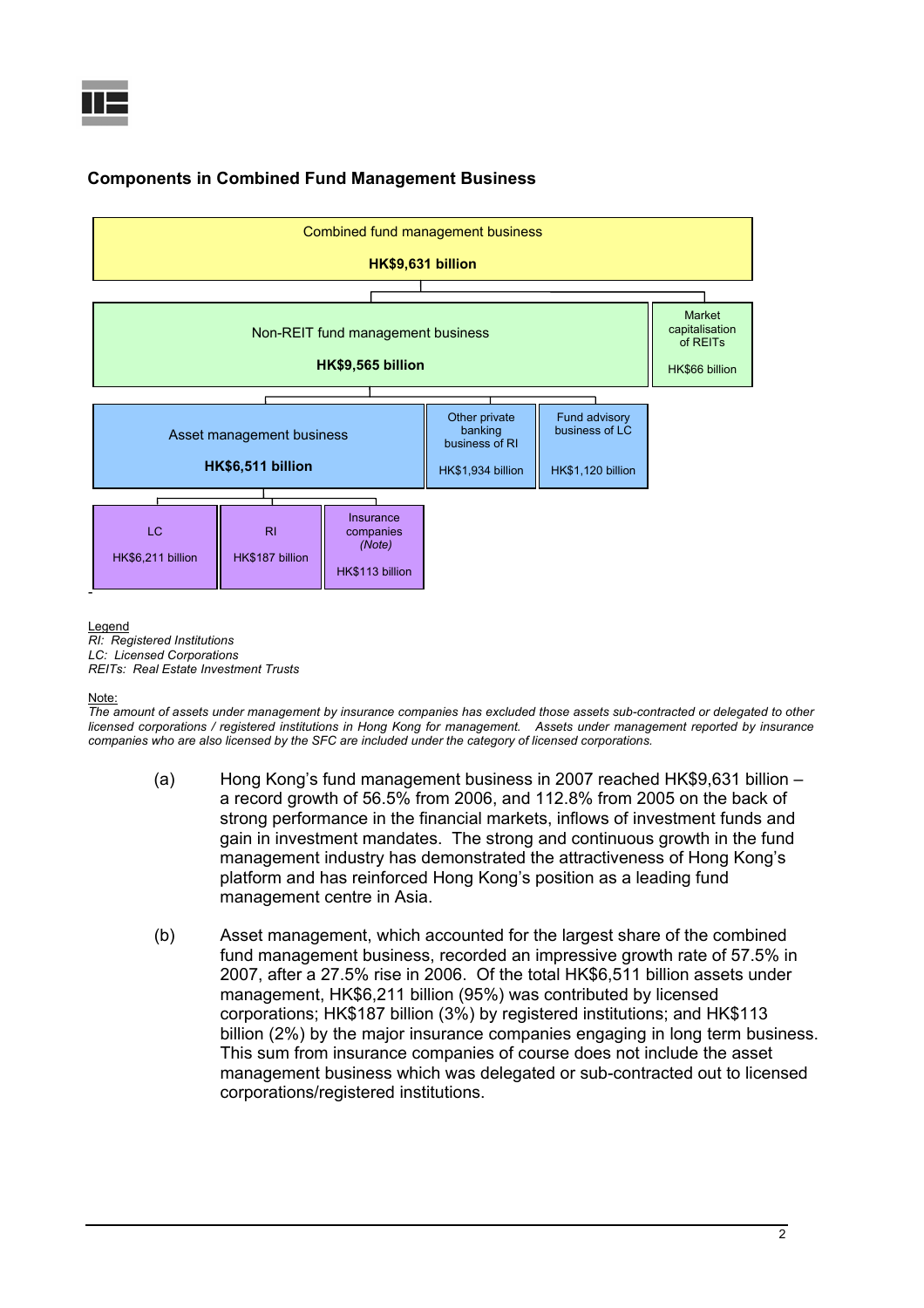

- (c) Fund advisory and other private banking business also recorded growth of 102.9% and 36.7% respectively, up from a lower base of comparison. This shows the increasing importance of the advisory and private banking sectors with the rapid accumulation of wealth in the Asian pacific region.
- (d) To boost the attractiveness and adaptability of Hong Kong's market, the SFC has undertaken a number of initiatives to streamline and speed up existing regulatory processes, to reduce costs to market players and to facilitate the licensing of asset managers in Hong Kong.
- (e) The SFC has recently signed a "declaration of mutual recognition" with the Australian Securities and Investments Commission on 7 July 2008 to facilitate the cross-border offering of retail funds in Hong Kong and Australia. This further reinforced Hong Kong's status as an international fund offering centre.
- (f) As well, the SFC has been working closely with its Mainland regulatory counterparts to facilitate the implementation of Mainland's Qualified Domestic Institutional Investors ("QDII") scheme. In April 2007, the SFC signed a Memorandum of Understanding ("MOU") with the China Banking Regulatory Commission ("CBRC") which allowed Mainland commercial banks conducting clients' overseas wealth management to invest in Hong Kong listed equities and authorized funds. This made Hong Kong the first and, until December 2007, the only offshore market that Mainland commercial banks could invest in for their clients.
- (g) In June 2007, the China Securities Regulatory Commission ("CSRC") announced provisional rules for QDII funds investing in overseas markets. The first QDII fund was launched in September 2007, and so far, Hong Kong has been one of the preferred investment markets for QDII funds. A senior SFC representative sits on the CSRC's QDII expert committee which approves QDII funds.
- (h) In March 2008, the SFC signed a Regulatory Co-operation Agreement of Understanding with the China Insurance Regulatory Commission ("CIRC"), which is the first agreement signed by the CIRC on regulatory co-operation and information exchange on the use of Mainland insurance funds outside the Mainland.
- (i) The SFC will continue its efforts in developing Hong Kong as the platform of choice for the implementation of QDII scheme and attracting Mainland asset managers to set up business operations in Hong Kong. On 4 May 2008, CSRC published "Implementation Rules for Mainland Fund Management Companies to Set Up Operations in Hong Kong", allowing Mainland fund management companies to apply for approval under Supplement IV to the Mainland and Hong Kong Closer Economic Partnership Arrangement ("CEPA IV") to set up offices in Hong Kong.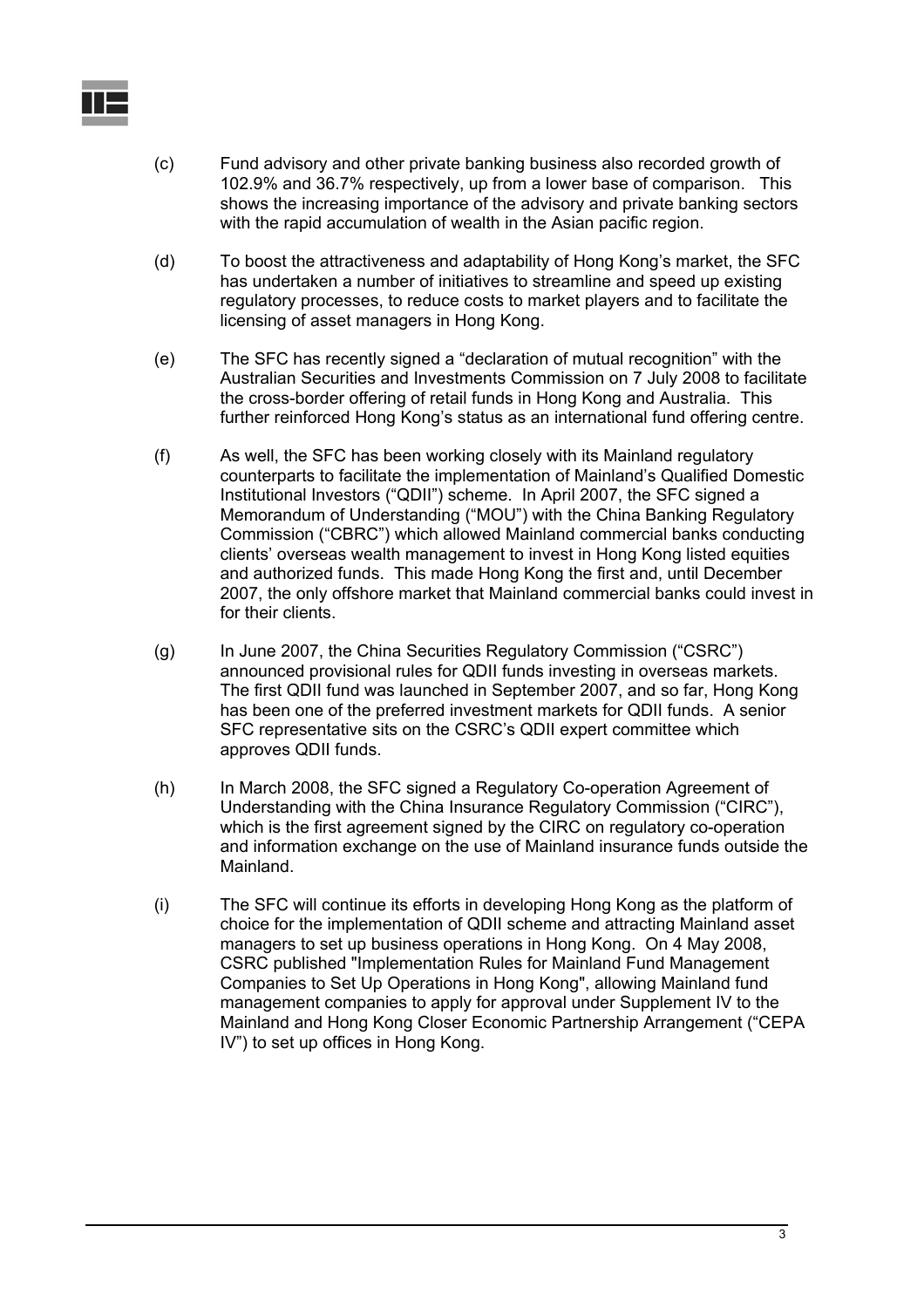

**2. Hong Kong continued to attract investment capital from non-Hong Kong investors. In 2007, of the total HK\$9,565 billion worth of non-REIT fund management business recorded, 68.4% or HK\$6,547 billion was sourced from non-Hong Kong investors.** 



**Non-REIT Fund Management Business - by source of funds (HK\$ in billions)**

- (a) Funds sourced from non-HK investors have consistently accounted for over 60% of the fund management business in Hong Kong.With its critical mass of management talents and market expertise, supported by an efficient platform and information system, and a fair and transparent regulatory environment, Hong Kong is expected to continue to attract capital from international players. Our asset management industry's ability to attract funds from outside Hong Kong and to invest them in the regional markets continue to be both a prerequisite to and a testimony of Hong Kong's success as the asset management hub in Asia.
- (b) The implementation of the Mainland QDII scheme in 2007 also brought about tremendous business opportunities for the fund management industry. In this year's survey, 17 respondents reported a total of HK\$130 billion of assets sourced from Mainland QDII. Mainland QDII has provided an additional source of inflow for the fund management business in Hong Kong.
- (c) Up to the end of June 2008, the State Administration of Foreign Exchange granted a total investment quota of US\$38 billion to nine Mainland fund management companies and one securities firm and US\$16.6 billion quota to 21 Mainland commercial banks. This has not taken into account the potential investment quota for Mainland insurance companies, who are by far the largest QDII investors. Following the issuance of the provisional rules for Mainland insurance funds investing overseas by the CIRC in July 2007, the market estimated that the potential investment funds from Mainland insurance companies to invest overseas amounted to RMB 400 billion.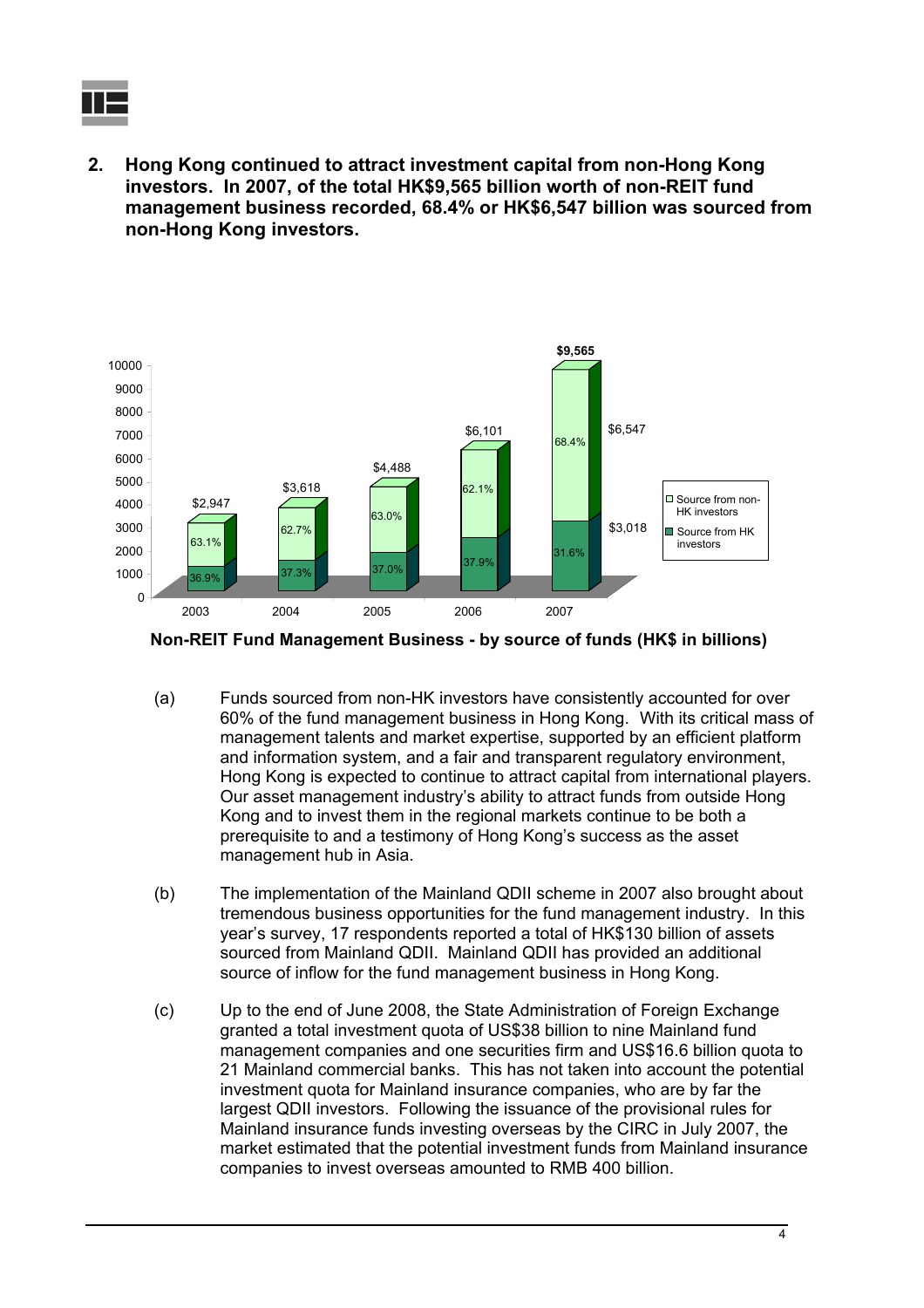

**3. The proportion of assets managed in Hong Kong (HK\$4,072 billion) has reached a new high, accounting for 62.5% of the asset management business (HK\$6,511 billion), up from 52.7% in 2003.** 



**Asset Management Business - by location of management (HK\$ in billions)**

- (a) Riding on the growing importance of the Asian economy and increased allocation of assets in Asia Pacific, in particular, Hong Kong and Mainland as reported by respondents, the proportion of assets managed in Hong Kong reached a new high to 62.5% this year.
- (b) This reflects the quality and skills of the investment professionals in Hong Kong and reinforced the strategic position of Hong Kong as a preferred location for conducting asset management business in the region.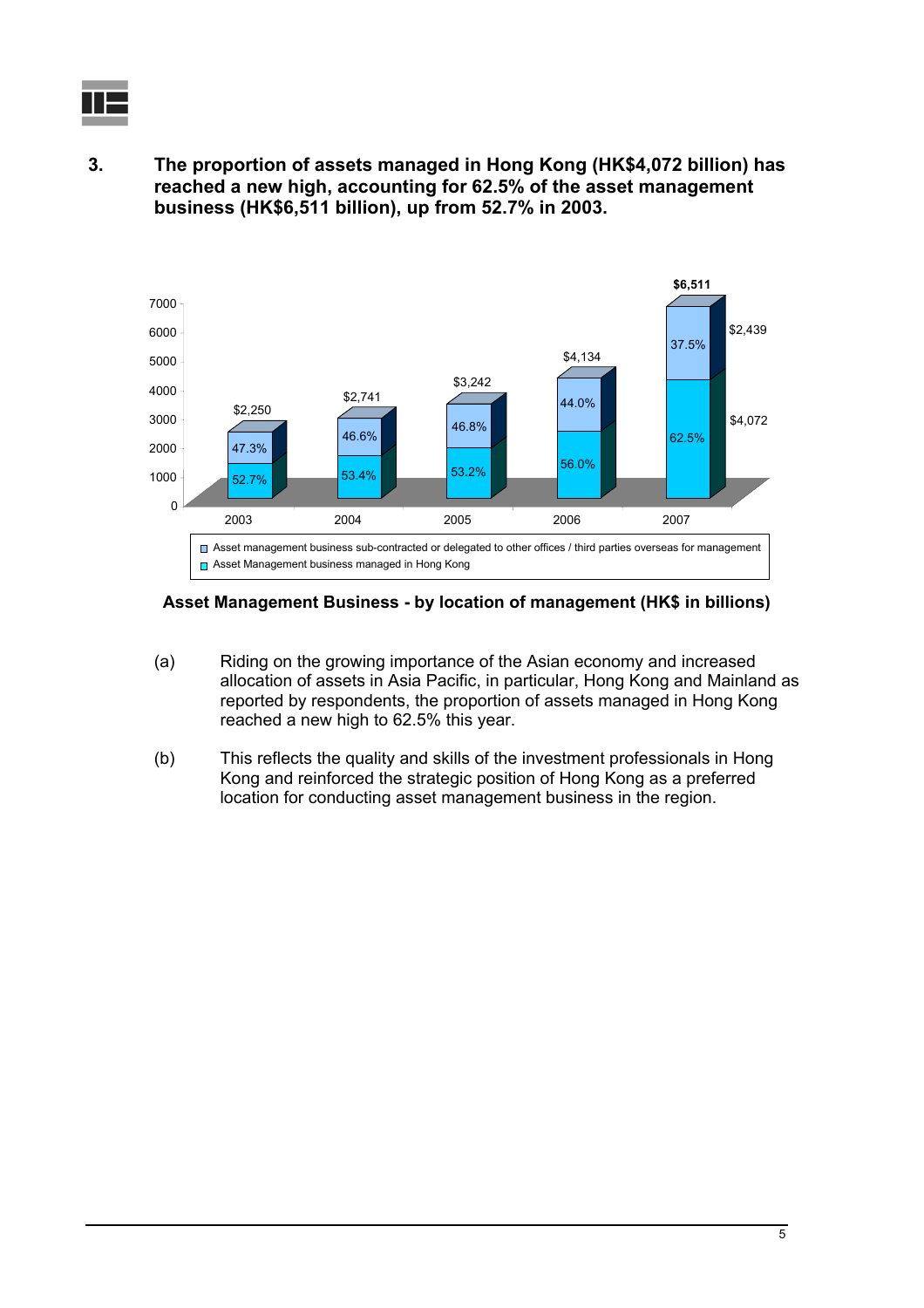

**4. Of the HK\$4,072 billion worth of assets managed in Hong Kong, 82.1% (HK\$3,345 billion) was invested in Asia. The consistently high percentage of assets allocated to Asia reflects Hong Kong's position as a centre for managing investments in the Mainland and other parts of Asia as a whole.** 

![](_page_7_Figure_2.jpeg)

#### **Assets Managed in Hong Kong – by geographical spread (HK\$ billion)**

- (a) The level of investments in Asia remained high and accounted for 82.1% of the assets managed in Hong Kong. Of this 82.1%, 45.9% was invested in Hong Kong and the Mainland and 31.4% in the rest of Asia Pacific (ex-Japan).
- (b) Reflecting the growing importance of the emerging economies in Asia, the percentage of assets invested in Asia recorded a steady increase over the years since 2004 from 73% to 82% this year.
- (c) The figures show that Hong Kong has successfully positioned itself as a centre for managing investments in the Mainland and other parts of Asia. Hong Kong is an internationally recognized financial market with a robust regulatory framework. It also has a pool of experienced professionals who have developed valuable insight and understanding of the underlying economics, regulatory environment and business practices in the region, particularly the Mainland. Coupled with its proximity to other major markets and our close relationship with the Mainland, Hong Kong is well placed as a platform for foreign investors "going into" the Mainland and for domestic investors/intermediaries "going out" of the Mainland.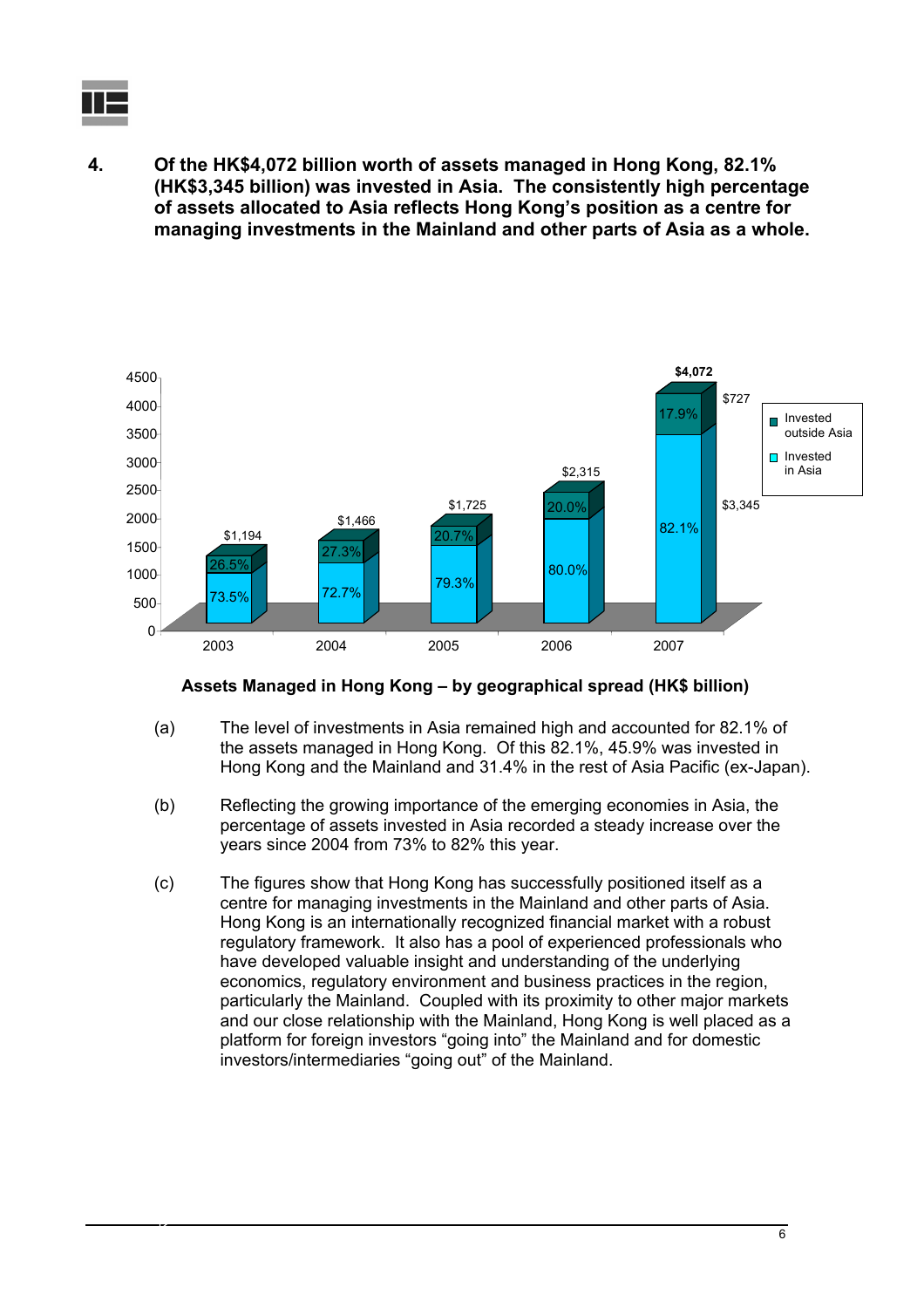ΙH

- **5. While Hong Kong's fund management business in 2007 recorded significant growth, fed by buoyant global markets overall and new sources of funds from the Mainland QDIIs, challenges do lie ahead for 2008.** 
	- (a) In the first half of 2008, threatened by headwinds created by the credit crisis and inflation, the global economy recorded sluggish growth and the markets worldwide came under pressure. The Hong Kong asset management industry, being a part of the global markets, faces the same set of challenges.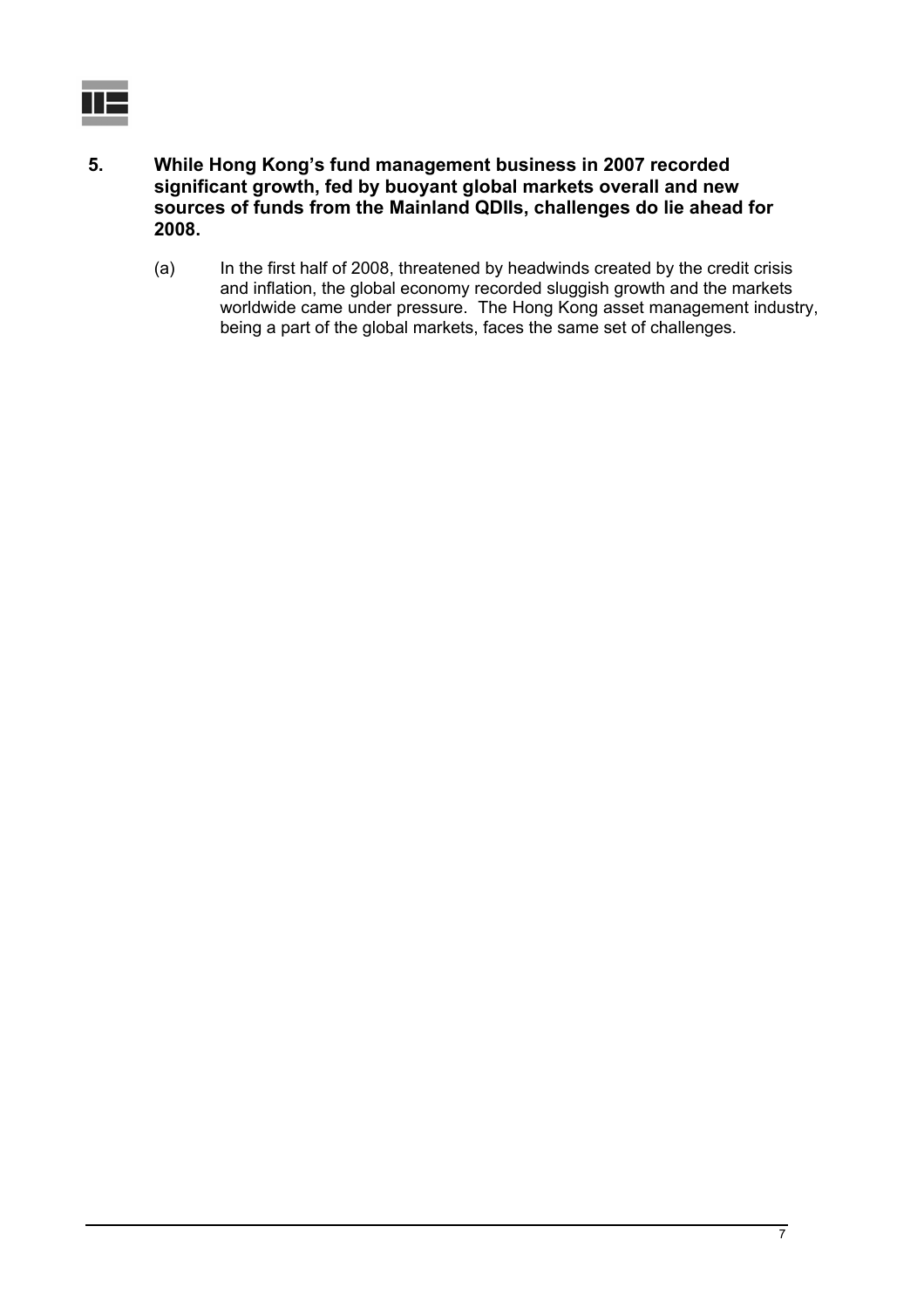## **Outlook and Recent Developments**

The SFC has been working closely with the industry to facilitate the development of the fund management industry in Hong Kong and to maintain Hong Kong's position as the leading fund management centre in Asia. To further deepen and broaden the market and to enhance the attractiveness of Hong Kong's platform, the SFC has encouraged and supported market innovation, streamlined existing regulatory process, removed regulatory impediments and built closer ties with our Mainland counterparts in developing Hong Kong as the platform of choice for the implementation of the Mainland QDII scheme.

## **1. Partnership with the industry to develop the Hong Kong market.**

- (a) During the year, the SFC authorized 257 new retail funds and at the end of 2007 there were 2,040 SFC-authorised funds with an aggregate net asset value of around HK\$8.4 trillion, up 18.3% year-on-year.
- (b) Among the new products authorised by the SFC in 2007, and so far this year were:
	- $\checkmark$  the *first* commodities futures exchanged traded fund (ETF) which was listed in April 2007
	- $\checkmark$  the *first* REIT managed by an international REIT manager, which is also the second REIT with cross border investment property in the Mainland, was authorised in June 2007
	- $\checkmark$  the *first* actively managed closed-end fund investing primarily in the Ashare market, which was listed in July 2007
	- $\checkmark$  the *first* retail 130/30 UCITS III fund which was authorised in July 2007
	- $\checkmark$  the *first* UCITS III fund that has significant exposure to hedge fund indices, which was authorised in November 2007
	- $\checkmark$  the *first* retail Islamic fund, which was authorised in November 2007
	- $\checkmark$  the *first* gold ETF, which was authorised in July 2008
- (c) Hong Kong is now the largest ETF market in Asia ex-Japan. It had 23 SFCauthorised ETFs with an aggregate market capitalisation of HK\$112 billion as of 30 June 2008. Hong Kong also has a broad range of diversified ETFs with exposure to regional as well as single markets, including emerging markets such as Russia and India, and the restricted Mainland China A-shares market. Apart from pioneering in equity ETFs, Hong Kong was also the first Asian market to offer bond ETFs. To provide investors with an efficient way to gain exposure to the commodities market, our ETF product range has also extended to include commodities futures and gold.
- (d) The diversification of product range and investment choices has contributed to an increase in retail participation in fund investment. According to the Hong Kong Investment Funds Association statistics, the gross sales of all retail investment funds amounted to HK\$355 billion in 2007, up 86.8% from 2006 and is nearly a 6 fold increase since we started our FMAS in 1999.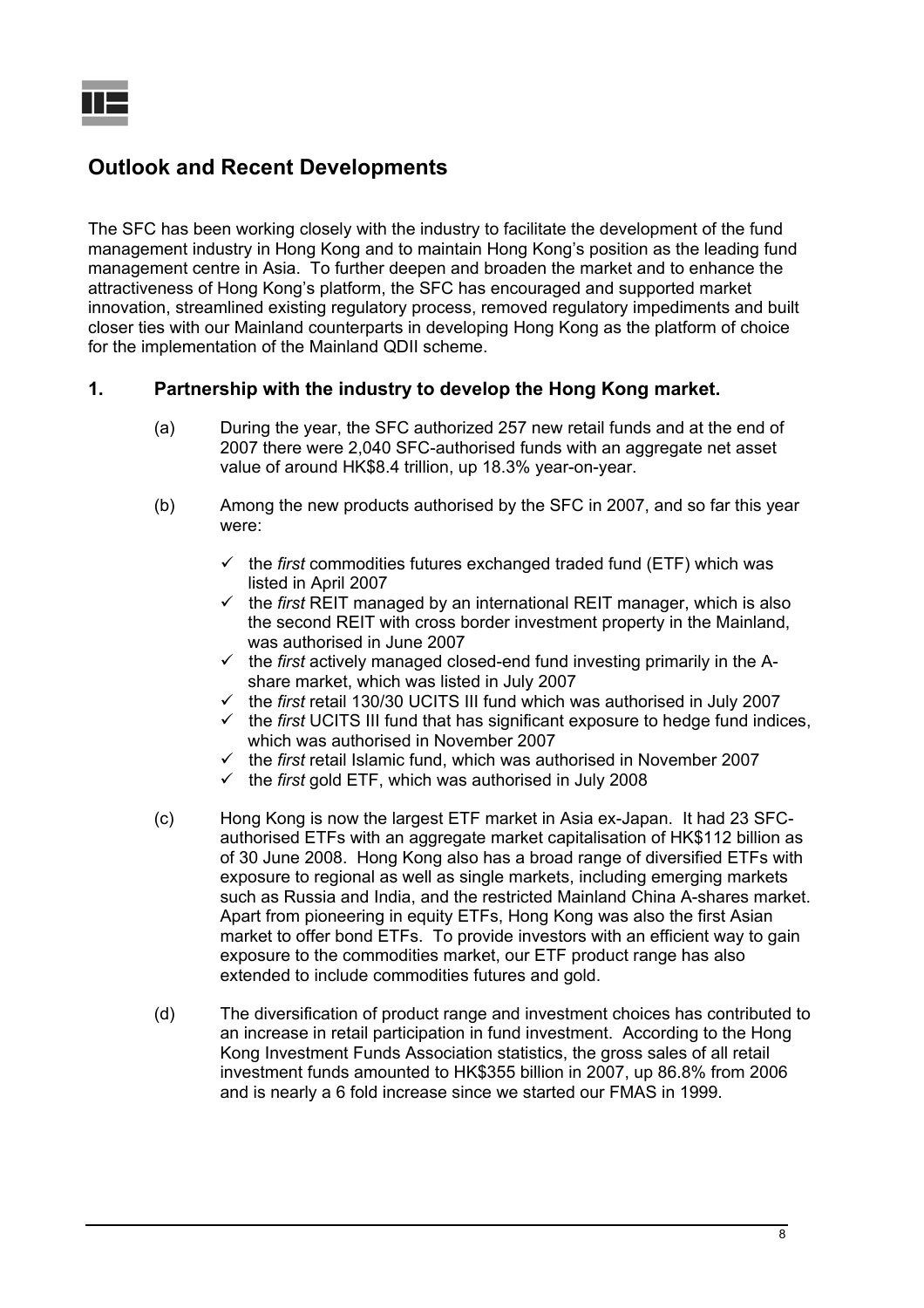## **2. Enhanced flexibility to promote the attractiveness and adaptability of the Hong Kong market.**

- (a) The SFC has undertaken a number of initiatives to streamline and speed up existing regulatory processes, to reduce costs to market players and to facilitate the licensing of asset managers in Hong Kong. For example:
	- (i) The SFC has streamlined the review of marketing materials and notices for investment products, where permitted under existing laws, moving from a pre-vetting regime to a post-vetting and monitoring regime, in order to reduce the regulatory burden of the industry and to bring Hong Kong in line with international standards and practices.
	- (ii) The SFC has also commenced a review of the Code on Unit Trusts and Mutual Fund. The review aims to update our current regulatory framework for retail funds and to provide greater flexibilities to meet market growth and innovation so that the Hong Kong market stays competitive in the region.
- (b) In partnership with our industry players, Hong Kong is able to maintain its attractiveness. In 2007, a total of 98 Type 9 (asset management) licences were granted. These new entrants engaged in a variety of activities, including hedge fund management, retail fund management, portfolio management and REIT management.

## **3. Stronger regulatory ties and co-operations with overseas counterparts to facilitate the cross-border offering of retail funds**

(a) On 7 July 2008, the SFC signed a "declaration of mutual recognition" with the Australian Securities and Investments Commission. This is the first such agreement that the SFC reached with an overseas securities regulator, which allows most funds registered in Australia for offer to retail investors in Hong Kong under a streamlined vetting process while making available to Australian investors similar funds authorised in Hong Kong. The declaration reinforced Hong Kong's status as an international fund offering venue.

### **4. The SFC continues to work closely with its Mainland counterparts to strengthen Hong Kong's position as the platform for Mainland investors and intermediaries going overseas.**

(a) The SFC has been working closely with its Mainland counterparts to ensure that Hong Kong is the platform of choice for the implementation of the scheme. In April 2007, the SFC signed an MOU with the CBRC which allowed Mainland commercial banks conducting clients' overseas wealth management to invest in Hong Kong listed equities and authorized funds. This made Hong Kong the first and, until December 2007, the only offshore market that Mainland commercial banks could invest for their clients. In June 2007, the CSRC announced provisional rules for QDII funds investing in overseas markets. The first QDII fund was launched in September 2007, and so far, Hong Kong has been one of the preferred investment markets for QDII funds.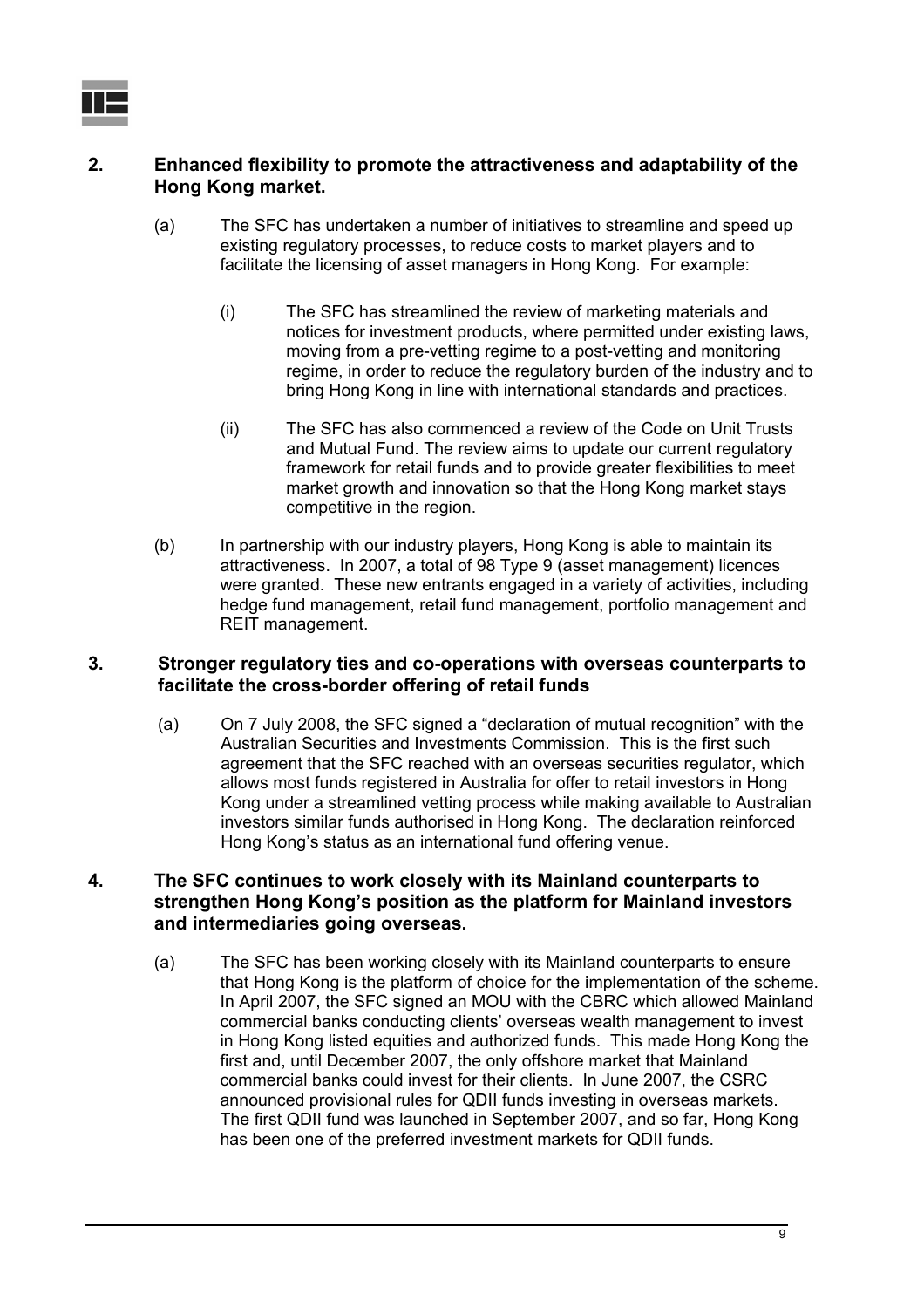- (b) In March 2008, the SFC signed a Regulatory Co-operation Agreement of Understanding with the CIRC, which is the first agreement signed by the CIRC on regulatory co-operation and information exchange on the use of Mainland insurance funds outside the Mainland. With the signing of the agreement, we believe that Hong Kong will be able to capture the opportunity as the premier choice for Mainland insurance companies to set up their asset management business for their investments of Mainland insurance funds.
- (c) Our proven success so far in working with the Mainland authorities reflects Mainland's trust in Hong Kong in providing the platform for Mainland players to gain exposure to the international markets. Under CEPA IV, Mainland asset managers are permitted to set up business operations in Hong Kong. On 4 May 2008, CSRC published "Implementation Rules for Mainland Fund Management Companies to Set Up Operations in Hong Kong" allowing Mainland fund management companies to apply for approval under CEPA IV to set up offices in Hong Kong. Our new imperatives now are to work with our Mainland counterparts so that their asset managers could use Hong Kong as a platform to gain familiarity with internationally-renowned standards, up-todate investment practices and best regulatory and compliance requirements. This will, in return, enhance the breadth of the financial intermediary base in Hong Kong and facilitate the development of Hong Kong into a wealth management centre for Mainland investors.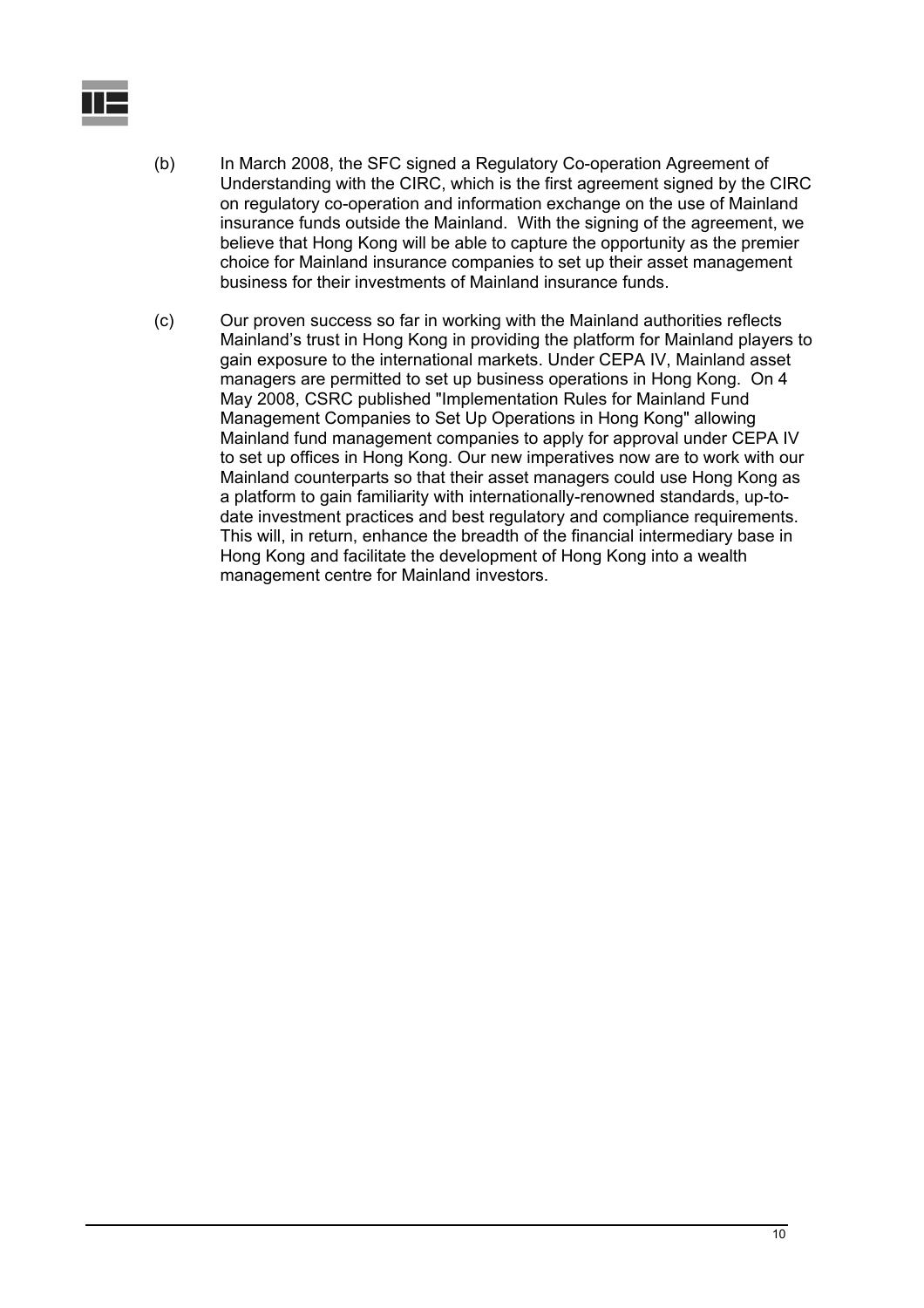![](_page_12_Picture_0.jpeg)

## **Survey Report**

## **Introduction**

- 1. The FMAS is an annual survey conducted by the SFC since 1999 to collect information and data on the general state of affairs of the fund management industry in Hong Kong. It helps the SFC plan its policies and operations.
- 2. The survey this year covers the fund management activities of three types of firms in Hong Kong, namely:
	- (a) corporations which are licensed by the SFC and engage in asset management and fund advisory business<sup>1</sup> (collectively "licensed corporations");
	- (b) banks which engage in asset management and other private banking business (collectively "registered institutions"), and are subject to the same regulatory regime (i.e. the Securities and Futures Ordinance, the "SFO") as the licensed corporations in respect of their fund management activities<sup>2</sup>; and
	- (c) for the first time, insurance companies registered under the ICO but not licensed with the SFC, which provide services constituting classes of long term business as defined in Part 2 of First Schedule of the ICO and have had gross operating income derived from asset management<sup>3</sup>.
- 3. The asset management business of the insurance sector is becoming more important in view of the increasing demand for wealth management and retirement planning products brought about by changing demographics and rising affluence. For a more complete landscape of the asset management industry in Hong Kong, the SFC has tried to cover the insurance sector in its annual FMAS by first inviting Life Insurance Councillors' members of the HKFI to participate in this year's survey. The Councillors' members are the major players of the long term business accounting for over 70% of the total in-force business in 2006. For those Councillors' members who are also licensed by the SFC, their reported assets under management are included in the category of licensed corporations. To avoid double counting, the amount of assets sub-contracted or delegated to other licensed corporations / registered institutions in Hong Kong has been excluded from the amount of assets under management by insurance companies.
- 4. Questionnaires (the "FMAS 2007 Questionnaire") were sent to the licensed corporations and, with the assistance of the Hong Kong Monetary Authority and the HKFI, to the registered institutions and relevant insurance companies respectively, to enquire about their fund management activities as of 31 December 2007. The questionnaires sent to the insurance companies and registered institutions were largely the same as those sent to the licensed corporations, except for minor adjustments to cater for their different business nature and operations.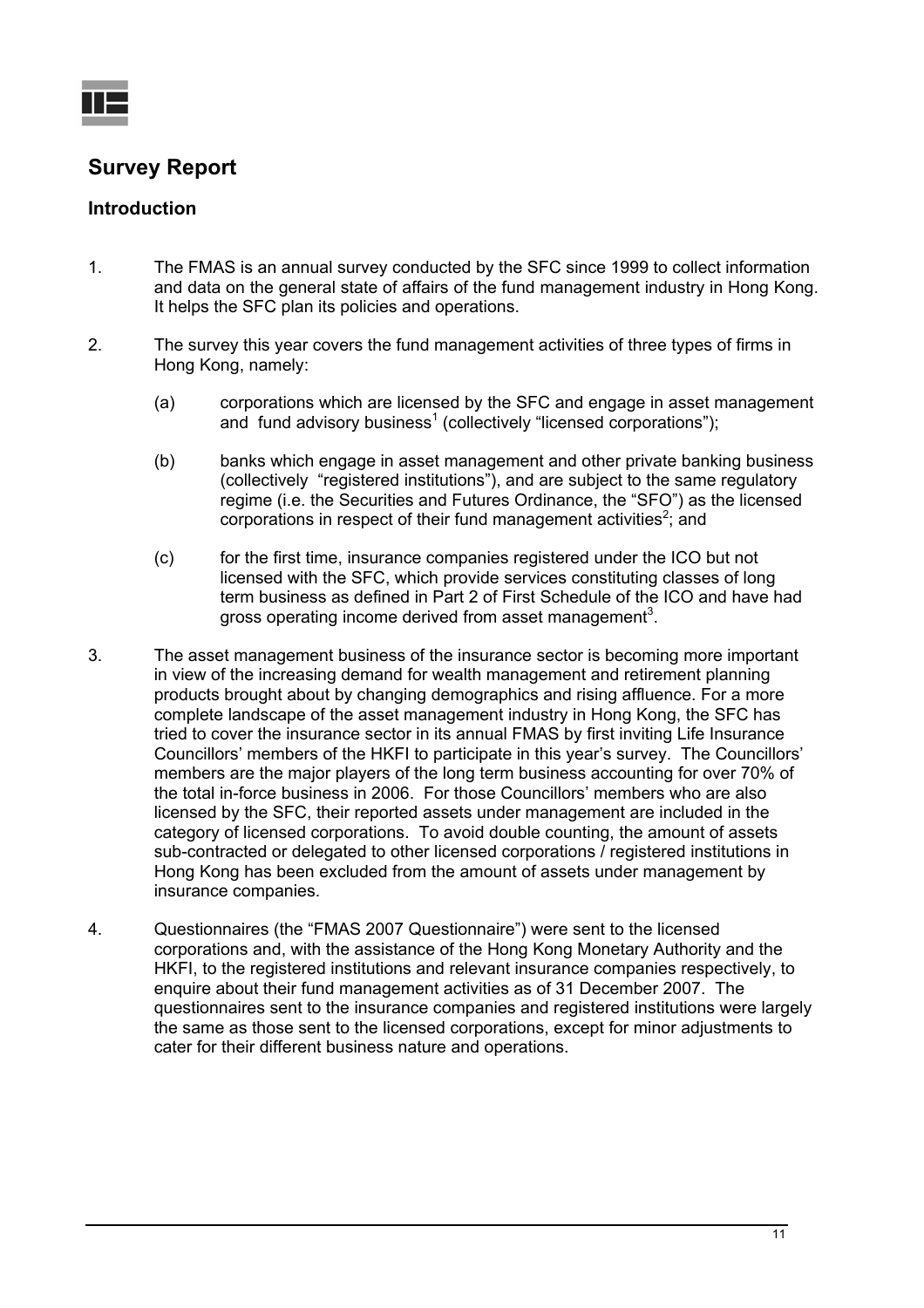![](_page_13_Picture_0.jpeg)

## **Responses**

### **General**

5. A total of 371 firms responded to the FMAS 2007 Questionnaire and reported that they had conducted asset management, fund advisory and/or other private banking business. These included 329 licensed corporations, 36 registered institutions and 6 insurance companies.

## **Licensed corporations**

6. An analysis of the activities of the 329 licensed corporations that had asset management business and/or had engaged in advisory business on funds or portfolios is shown below:

|                                                           | 329 |
|-----------------------------------------------------------|-----|
| Respondents with both of the above businesses             | -92 |
| Respondents with assets under fund advisory business only | 75  |
| Respondents with asset management business only           | 162 |

## **Registered institutions**

7. An analysis of the activities of the 36 registered institutions that had asset management business and/or had engaged in other private banking activities is shown below:

|                                                      | 36  |
|------------------------------------------------------|-----|
| Respondents with both of the above businesses        | 12  |
| Respondents with other private banking business only | 13. |
| Respondents with asset management business only      | 11  |

#### **Insurance companies**

8. Survey questionnaires were sent to eight members of the HKFI's Life Insurance Councillors' members that have provided services of long term business but are not licensed by the SFC. Six insurance companies responded.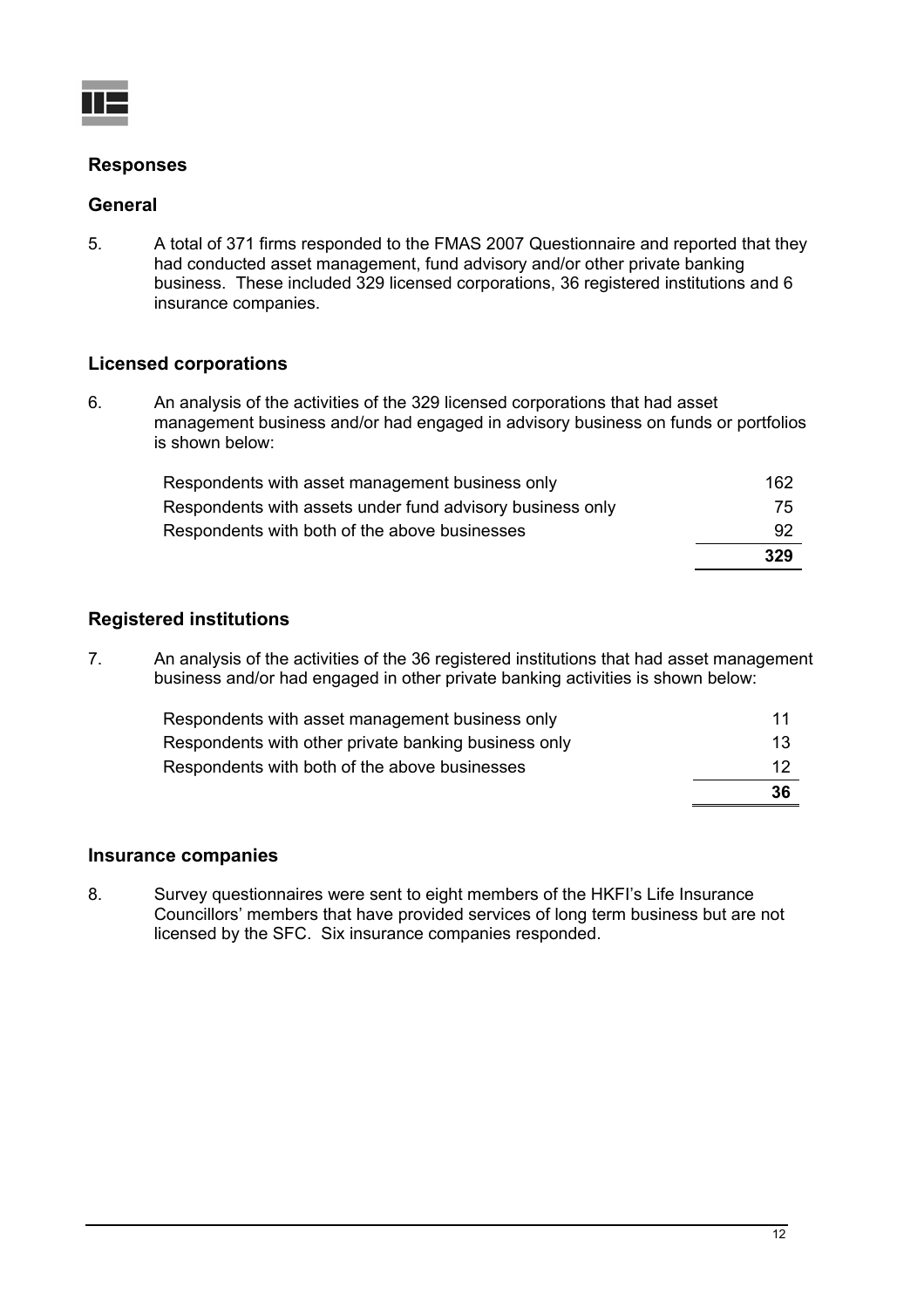![](_page_14_Picture_0.jpeg)

## **Findings**

## **Combined fund management business (HK\$9,631 billion)**

9. Hong Kong's combined fund management business amounted to HK\$9,631 billion at the end of 2007, representing a year-on-year growth of 56.5% (2-year growth: 112.8%).

![](_page_14_Figure_4.jpeg)

**Combined Fund Management Business (HK\$ in billions)**

10. The combined fund management business can be analysed as follows:

| (HK\$ in billions)                          | Licensed<br>corporations | Registered<br>institutions | Insurance<br>companies | <b>Total</b> |
|---------------------------------------------|--------------------------|----------------------------|------------------------|--------------|
| Asset management<br>business                | 6,211                    | 187                        | 113                    | 6,511        |
| Fund advisory business                      | 1,120                    |                            |                        | 1,120        |
| Other private banking<br>business           |                          | 1,934                      |                        | 1,934        |
| <b>Non-REIT fund</b><br>management business | 7,331                    | 2,121                      | 113                    | 9,565        |
| <b>SFC-authorised REITs</b>                 | 66                       |                            |                        | 66           |
| <b>Combined fund</b><br>management business | 7,397                    | 2,121                      | 113                    | 9,631        |

For major aggregate figures of FMAS 2007, see Appendix on page 22.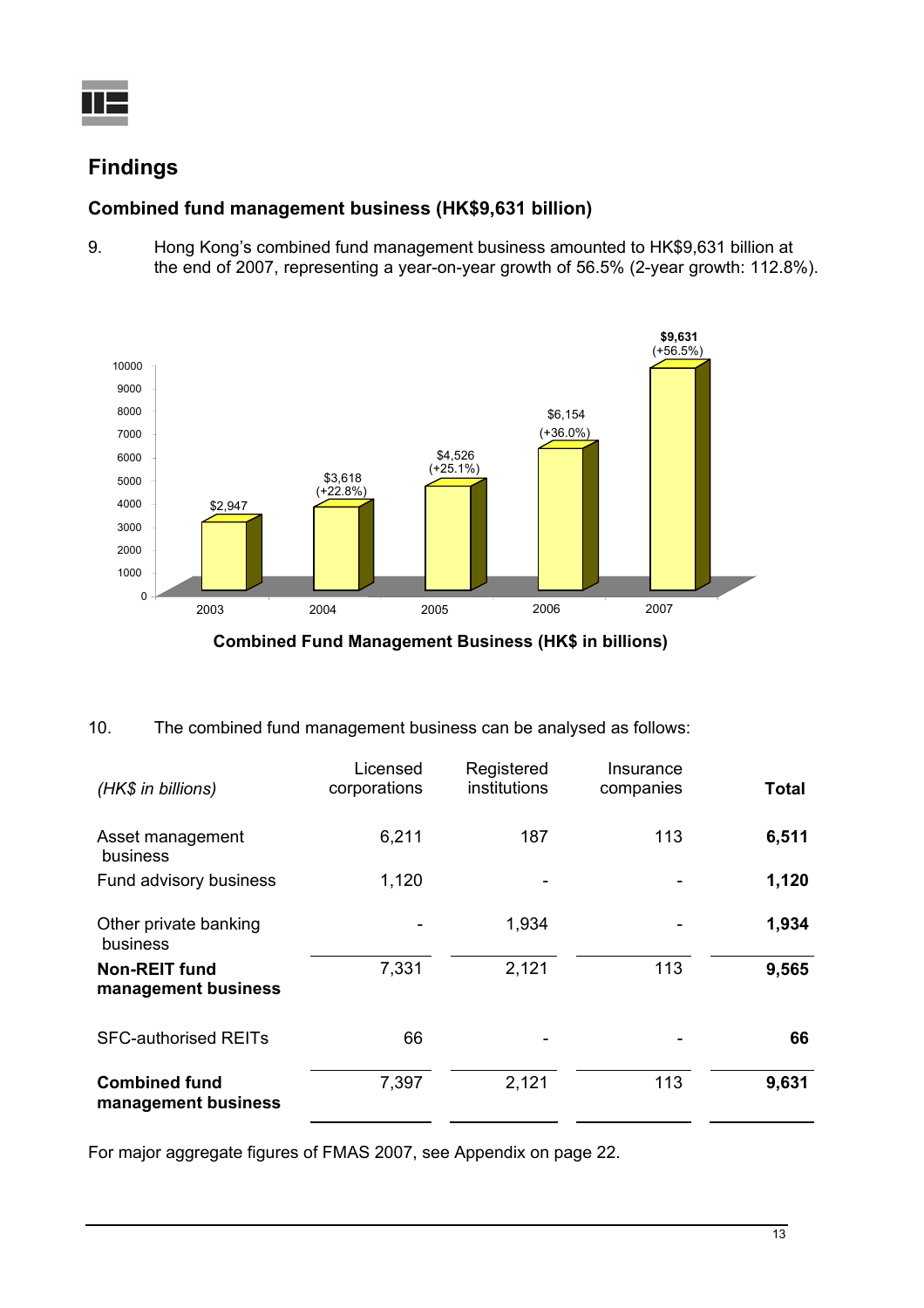![](_page_15_Picture_0.jpeg)

- 11. Licensed corporations reported an aggregate increase of 61.8% in their asset management business and funds under advisory business. By category, their asset management business rose 56.1% while assets under fund advisory business were up 102.9%.
- 12. Registered institutions reported an aggregate 35.2% gain in their asset management business and other private banking business. By category, their asset management business rose by 21.4% while other private banking business surged 36.7%.
- 13. Insurance companies reported a total of HK\$113 billion of assets under management. The amount excludes assets delegated to other licensed corporations / registered institutions in Hong Kong for management to avoid double counting, as such assets would have been included in the asset under management reported by those firms.

### **Asset management and fund advisory business of licensed corporations, registered institutions and insurance companies (HK\$7,631 billion)**

![](_page_15_Figure_5.jpeg)

**Asset Management and Fund Advisory Business - by type of funds (HK\$ in millions)**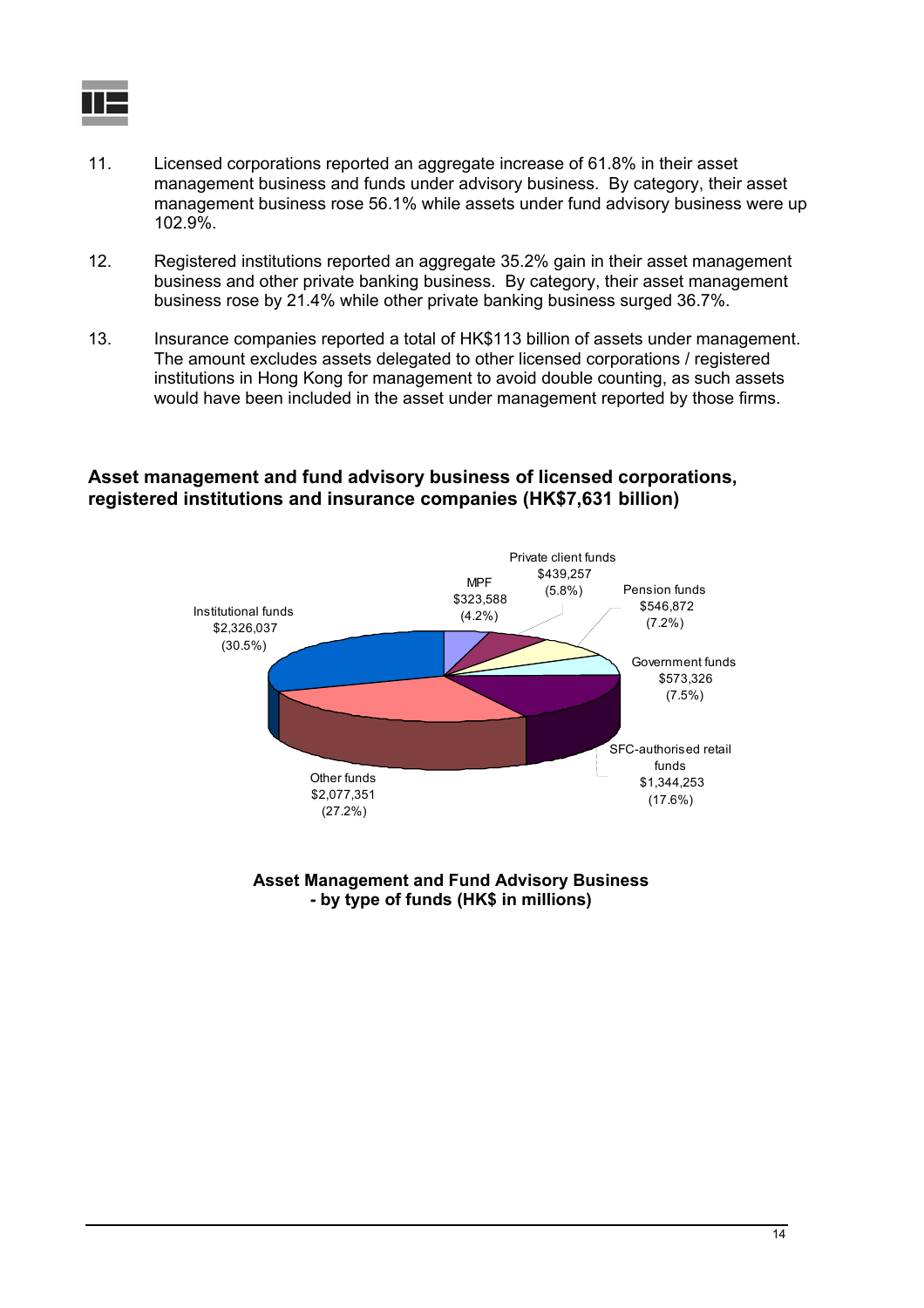![](_page_16_Picture_0.jpeg)

![](_page_16_Figure_1.jpeg)

#### **Asset Management and Fund Advisory Business – by type of funds 2007 vs 2006 (HK\$ in millions)**

- \* *Government funds were previously reported under other funds in FMAS 2006.*
- # *Other funds include overseas retail and mutual funds, hedge funds, insurance portfolios, private equity funds and charity funds*.
- 14. Institutional funds continued to dominate, accounting for 30.5% of the asset management and fund advisory business. The amount of institutional funds rose by 31.3% year-on-year.
- 15. Other funds (which mainly included overseas retail and mutual funds, hedge funds and insurance portfolios) recorded the largest increase by value during the year, up by 97.3% to HK\$2,077 billion. The substantial growth indicated the increasing use of the Hong Kong's expertise by overseas funds targeting at the Asia markets.
- 16. SFC-authorised unit trusts and mutual funds also demonstrated very strong growth of 46.1% during the year. Increased retail participation in fund investment and the introduction of new funds have contributed to the growth of SFC-authorised funds accounting for 17.6% of asset management and fund advisory business in 2007. According to the Hong Kong Investment Funds Association statistics, the gross sales of all retail investment funds amounted to HK\$355 billion in 2007, up 86.8% from 2006. Of which Asia Regional (ex-Japan) and Greater China Regional funds registered the highest growth, up 346% and 217% respectively in 2007.

## **Asset management business of licensed corporations, registered institutions and insurance companies (HK\$6,511 billion), collectively asset management business**

17. Asset management business of HK\$6,511 billion represented an increase of 57.5% from HK\$4,134 billion in 2006. In general, respondents attributed the growth to the positive performance of the financial markets, the inflow of investment monies and the launch of new funds.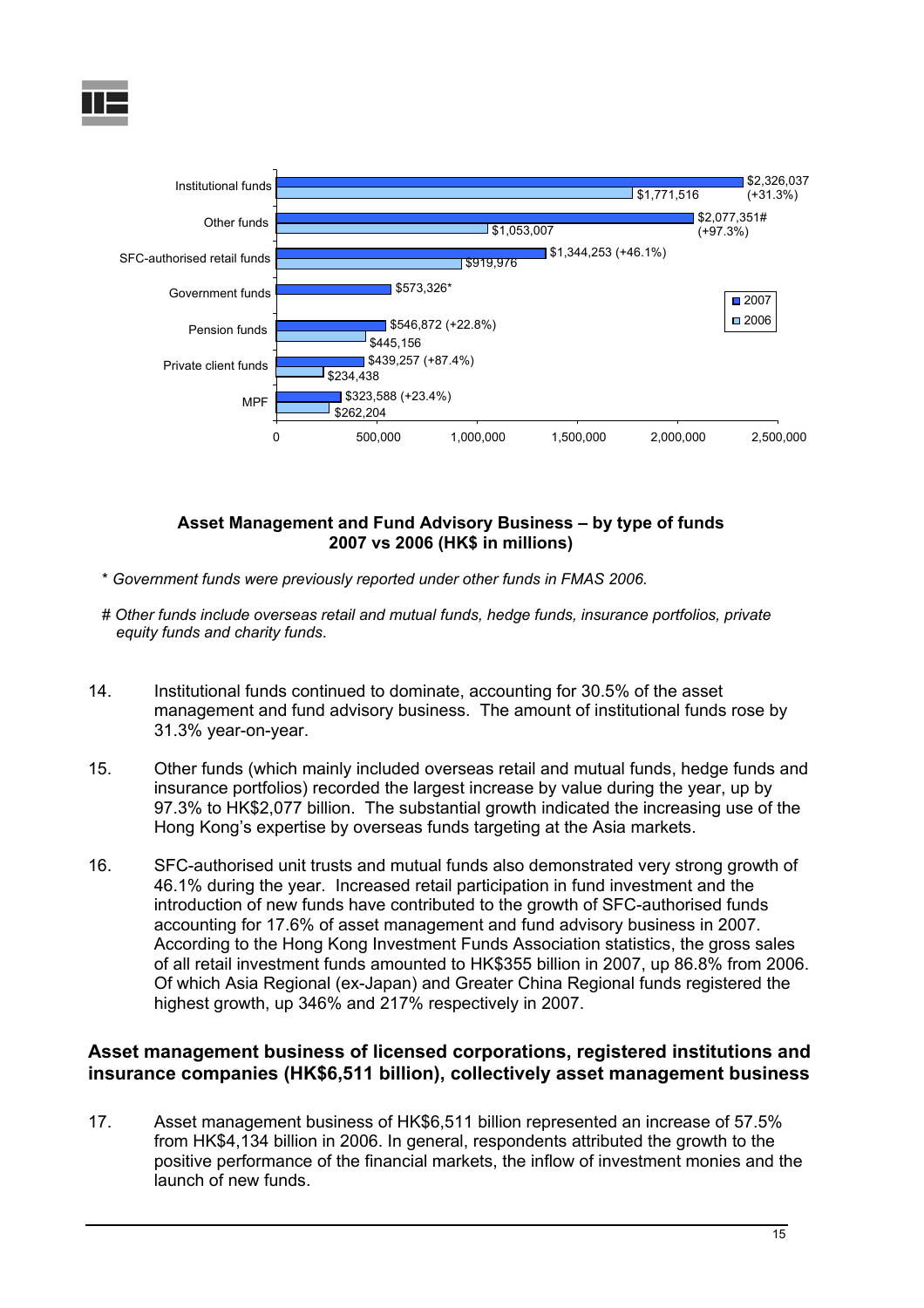| (HK\$ in millions)                          | Licensed<br>corporations | Registered<br>institutions | Insurance<br>companies | Total                   |
|---------------------------------------------|--------------------------|----------------------------|------------------------|-------------------------|
| Hong Kong investors                         | 1,618,289                | 68,005                     | 112,011                | 1,798,305               |
| $%$ of total)                               | $(26.0\%)$               | (36.5%)                    | $(99.3\%)$             | (27.6%)                 |
| Non Hong Kong<br>investors<br>$%$ of total) | 4,592,998<br>$(74.0\%)$  | 118,478<br>(63.5%)         | 810<br>$(0.7\%)$       | 4,712,286<br>$(72.4\%)$ |
| Total                                       | 6,211,287                | 186,483                    | 112,821                | 6,510,591               |
| $(100.0\%)$                                 | (100.0%)                 | $(100.0\%)$                | (100.0%)               | $(100.0\%)$             |

## **Asset management business (HK\$6,511 billion) – by source of funds**

- 18. The portion of funds from non-Hong Kong investors increased steadily from 64.2% in 2006 to 72.4% of the total asset management business in 2007. This demonstrated the depth and breadth of Hong Kong's market and its continued ability to attract overseas investors.
- 19. In order to gauge the potential inflow and opportunities arising from Mainland's implementation of its QDII scheme, the SFC has started to collect data on the amount of assets sourced from Mainland QDII in this year's survey. Respondents reported a total of HK\$130 billion of assets sourced from Mainland QDII. The significant opportunities offered by the QDII scheme is expected to provide an additional source of inflow for the fund management business in Hong Kong.
- 20. Up to the end of June 2008, the State Administration of Foreign Exchange granted a total investment quota of US\$38 billion to nine Mainland fund management companies and one securities firm and US\$16.6 billion quota to 21 Mainland commercial banks. This has not taken into account the potential investment quota for Mainland insurance companies who are by far the largest QDII investors. Following the issuance of the provision rules for Mainland insurance funds investing overseas by the CIRC in July 2007, the market estimated that the potential investment funds from Mainland insurance companies to invest overseas amounted to RMB 400 billion.
- 21. Locally, the appetite for investment among Hong Kong investors remained buoyant on the back of strong economic growth and positive investment outlook. They contributed HK\$1,798 billion worth of funds to the total asset management business, up 21.3% year-on-year.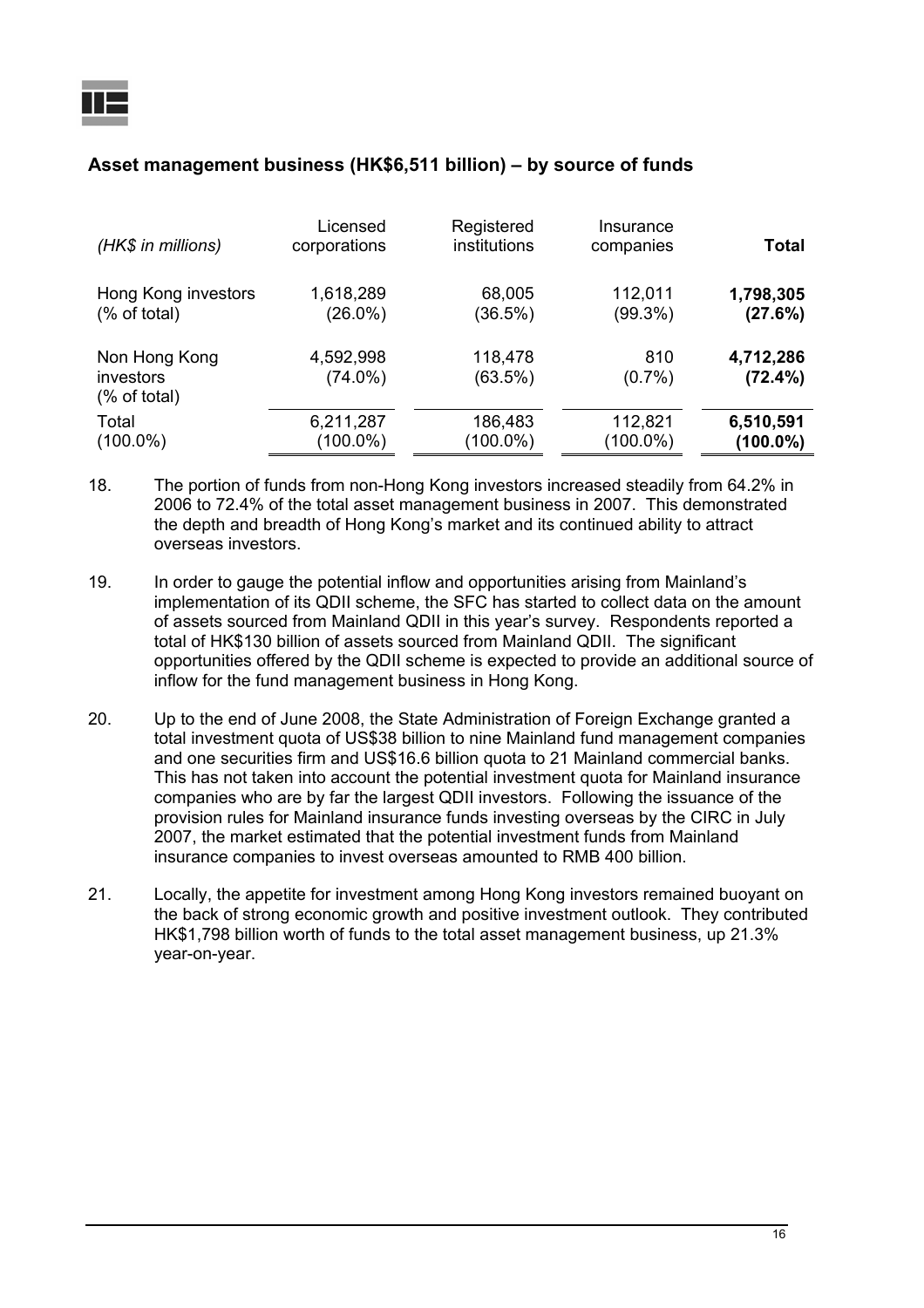| (HK\$ in millions)    | Licensed<br>corporations | Registered<br>institutions | Insurance<br>companies | <b>Total</b> |
|-----------------------|--------------------------|----------------------------|------------------------|--------------|
| Invested in Hong Kong | 1,777,805                | 13,786                     | 30,525                 | 1,822,116    |
| $%$ of total)         | (28.6%)                  | $(7.4\%)$                  | $(27.1\%)$             | $(28.0\%)$   |
| Invested overseas     | 4,433,482                | 172,697                    | 82,296                 | 4,688,475    |
| $%$ of total)         | $(71.4\%)$               | (92.6%)                    | $(72.9\%)$             | $(72.0\%)$   |
| Total                 | 6,211,287                | 186,483                    | 112,821                | 6,510,591    |
| $(100.0\%)$           | (100.0%)                 | (100.0%)                   | $(100.0\%)$            | (100.0%)     |

#### **Asset management business (HK\$6,511 billion) – by allocation of investments**

22. Due to the strategic location of Hong Kong and the quality and skills of the investment professionals here, Hong Kong continues to act as a hub for managing investments in the region. In value terms, HK\$4,688 billion or 72.0% of the assets managed were invested overseas.

### **Asset management business (HK\$6,511 billion) – by location of management**

| (HK\$ in millions)   | Licensed<br>corporations | Registered<br>institutions | Insurance<br>companies | Total       |
|----------------------|--------------------------|----------------------------|------------------------|-------------|
| Managed in Hong Kong | 3,875,029                | 160,672                    | 36,770                 | 4,072,471   |
| $%$ of total)        | $(62.4\%)$               | $(86.2\%)$                 | (32.6%)                | (62.6%)     |
| Managed overseas     | 2,336,258                | 25,811                     | 76,051                 | 2,438,120   |
| $%$ of total)        | (37.6%)                  | $(13.8\%)$                 | $(67.4\%)$             | (37.4%)     |
| Total                | 6,211,287                | 186,483                    | 112,821                | 6,510,591   |
| $(100.0\%)$          | $(100.0\%)$              | $(100.0\%)$                | $(100.0\%)$            | $(100.0\%)$ |

23. On the back of the growing importance of the Asian economies and the strategic location of Hong Kong as the asset management centre in Asia, the percentage of assets managed in Hong Kong continued to increase from 56% in 2006 to 62.6% of the asset management business in 2007. In value terms, HK\$4,072 billion (2006: HK\$2,315 billion) was managed in Hong Kong.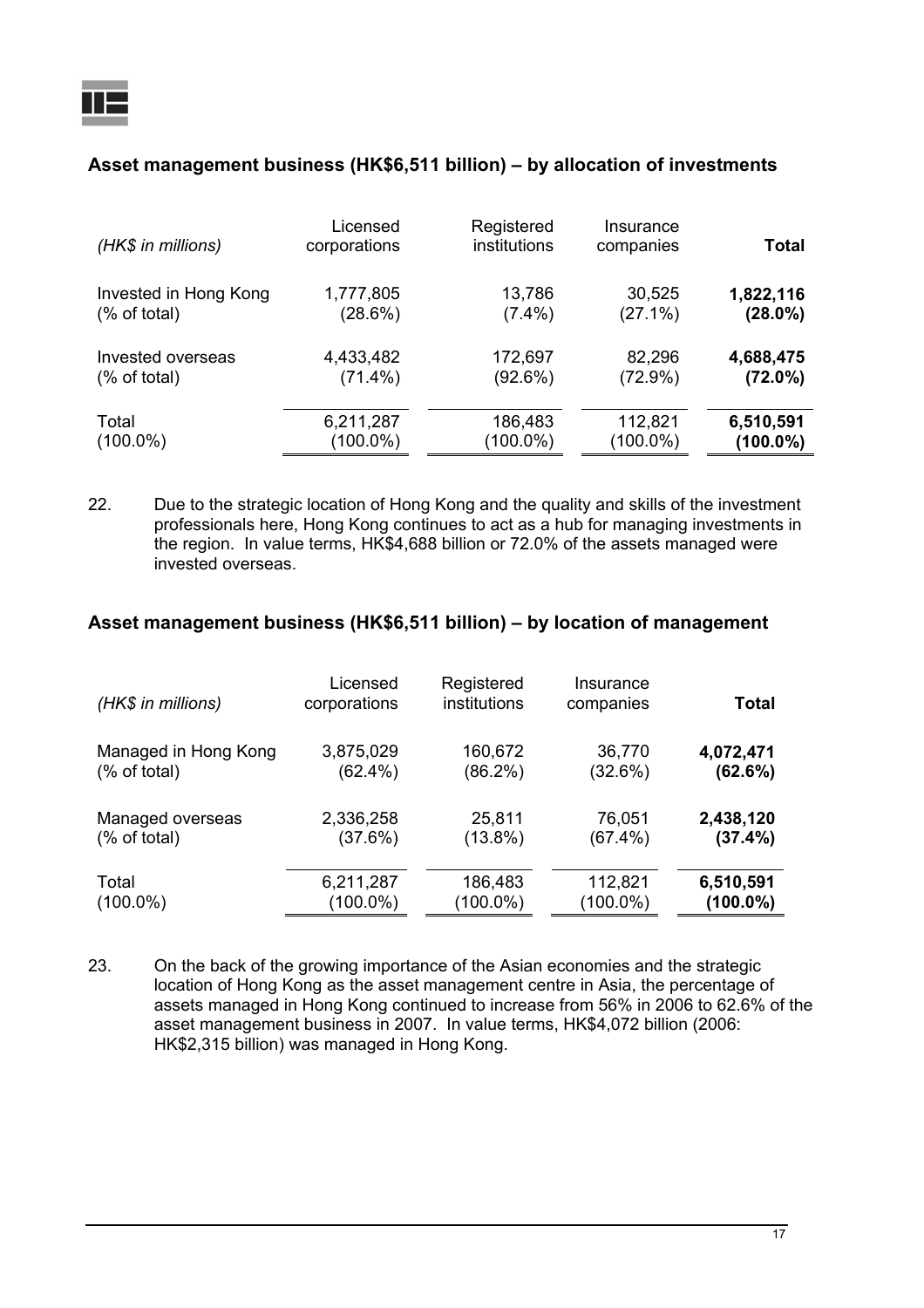## **Assets managed in Hong Kong (HK\$4,072 billion) – by geographical spread**

![](_page_19_Figure_2.jpeg)

![](_page_19_Figure_3.jpeg)

![](_page_19_Figure_4.jpeg)

#### **Asset Managed in Hong Kong - by geographical spread 2007 vs 2006 (HK\$ in millions)**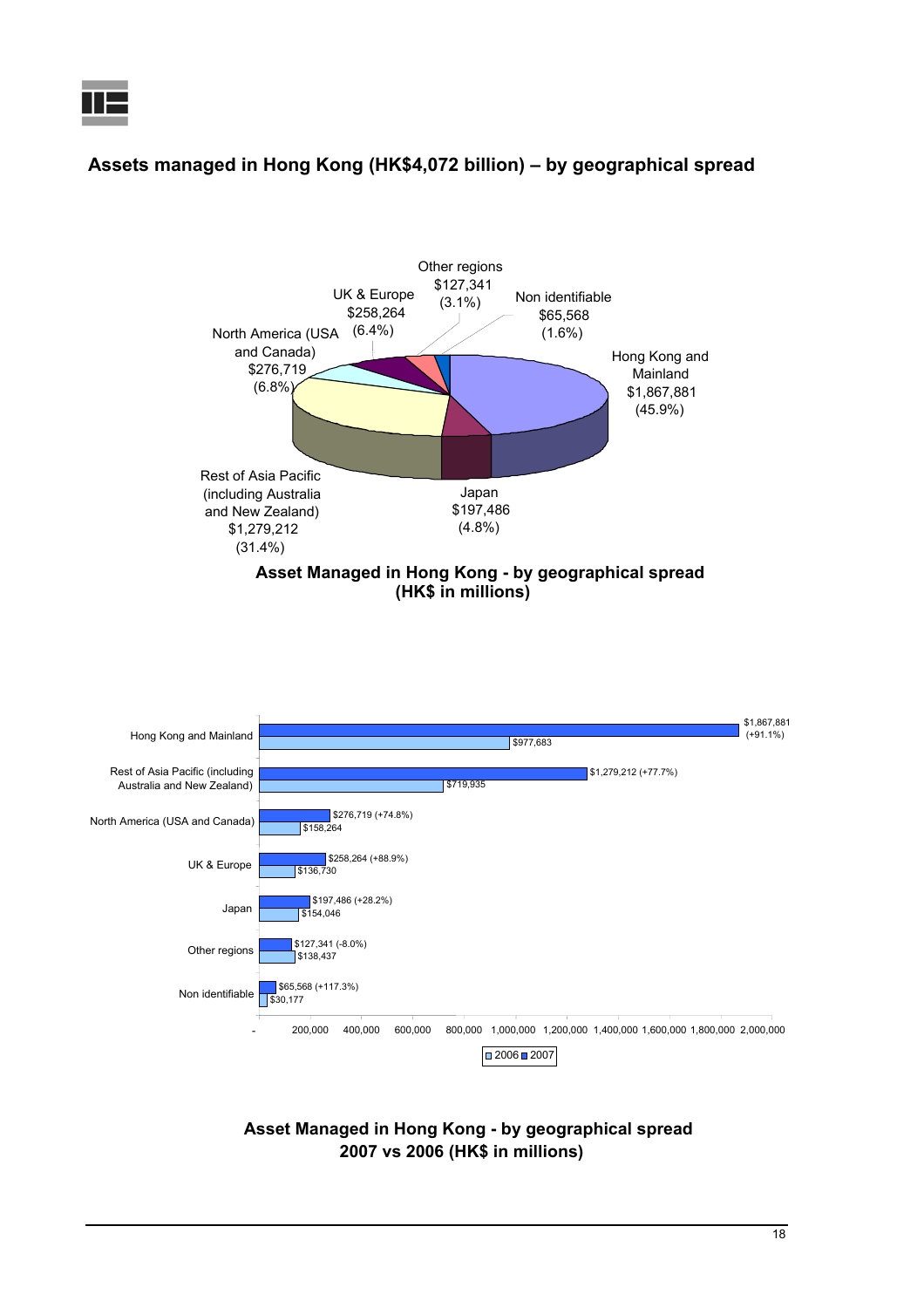![](_page_20_Picture_0.jpeg)

24. Reflecting the growing interest in the Mainland market and the increased allocation of assets to emerging markets, the weightings of investments in Hong Kong and Mainland and the rest of Asia Pacific (including Australia and New Zealand) rose from 73% in 2006 to 77% in 2007. In value terms, the total amount of assets invested in Hong Kong, Mainland and the rest of Asia Pacific (ex-Japan) increased significantly to HK\$3,147 billion, up 85% from 2006.

## **Fund advisory business of licensed corporations (HK\$1,120 billion)**

25. Fund advisory business experienced another year of significant growth in 2007, up 102.9% to HK\$1,120 billion. This is mainly attributed to the positive performance of the financial markets, inflow of funds and improved participation in the survey by licensed corporations providing fund advisory services.

![](_page_20_Figure_4.jpeg)

- 26. Assets under advice were mainly derived from overseas and totalled HK\$835 billion, accounting for 74.5% of the fund advisory business.
- 27. The percentage of assets advised in Hong Kong increased from 62% to 80.6%, though the amount grew by 162.2% in value terms from HK\$344 billion in 2006 to HK\$902 billion in 2007.
- 28. Out of the total HK\$902 billion worth of assets advised in Hong Kong, 88.0% (2006: 96.8%) or HK\$794 billion was directly advised by the licensed corporations in Hong Kong while the remaining was sub-contracted or delegated to other offices / third parties.

## **Other private banking business (HK\$1,934 billion)**

29. In addition to asset management, registered institutions also provide private banking services to their clients. These other private banking business increased by 36.7% to HK\$1,934 billion in 2007 from HK\$1,415 billion in 2006. The amount of funds sourced from Hong Kong investors remained steady at around 50%.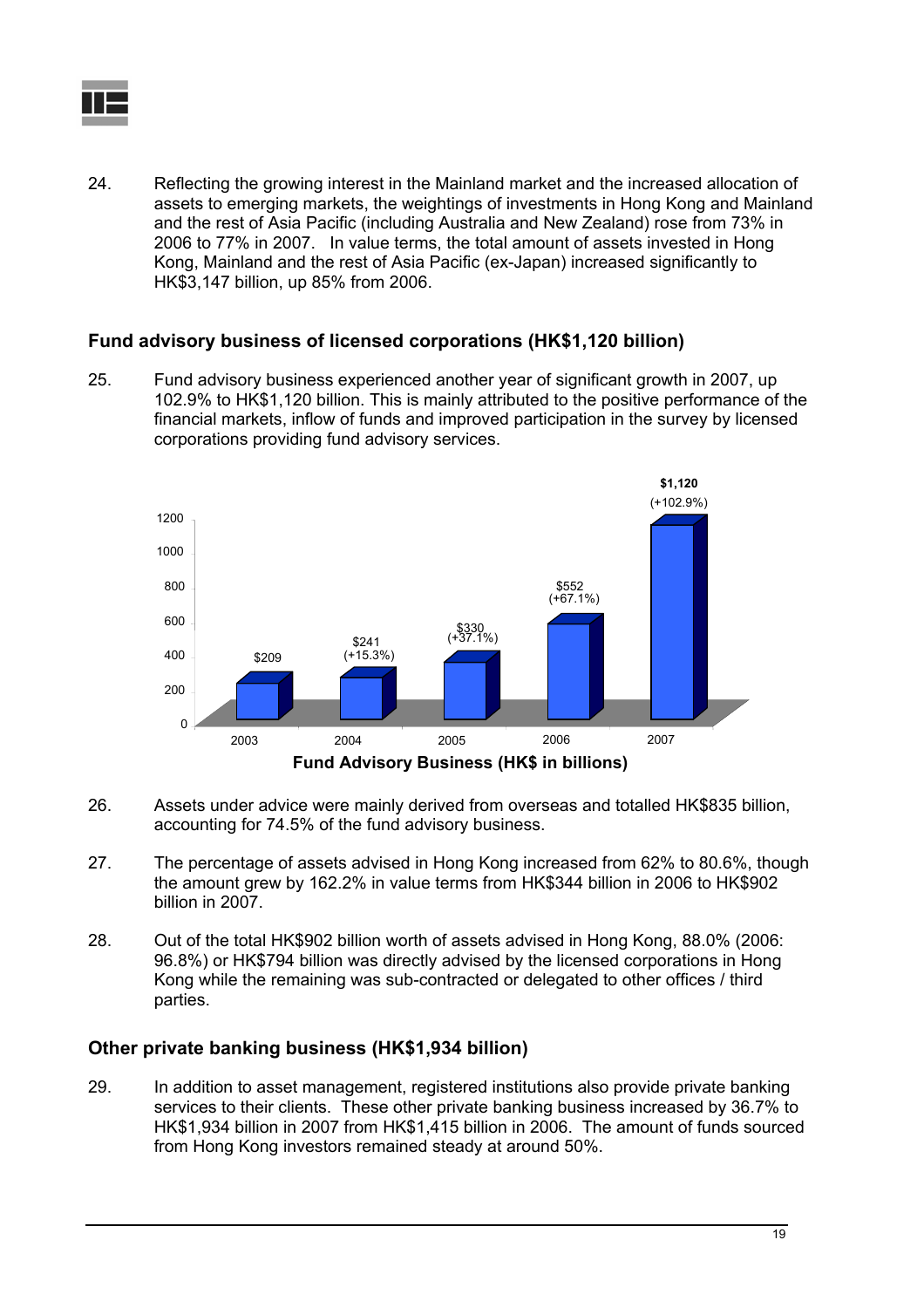![](_page_21_Figure_1.jpeg)

**Other Private Banking Business (HK\$ in billions)**

- 30. The rapid accumulation of wealth in the Asian Pacific region has attributed to the continuous growth of the private banking business in Hong Kong. According to the 2008 World Wealth Report released by Merrill Lynch and Capgemini, the Mainland is among the top countries with the fastest-growing high-net-worth individuals ("HNWIs"<sup>6</sup>). The Mainland's HNWI population grew by 20.3% in 2007. India, China and Brazil also recorded strong growth in HNWI population and ranked the top three countries with the strongest growth.
- 31. The emerging importance of other private banking business and fund advisory business complements the growth of the traditional asset management business and enhances Hong Kong's status as a regional centre for wealth management.

## **SFC-authorised REITs (HK\$66 billion)**

- 32. The market capitalisation of SFC-authorised REITs increased by 24.5% in 2007, with a total of seven listed REITs, offering investors opportunities to invest in a wide range of assets, including prime office space in Central, commercial spaces in decentralised and fringe areas, and commercial space in the Mainland.
- 33. To add to the REITs managed by local REIT managers, the first REIT managed by an international professional REIT manager was listed in June 2007. Hong Kong REITs have also picked up momentum in their growth since making the first acquisitions in 2006. With the completion of the first very substantial acquisition and the first acquisition of Mainland property recently, Hong Kong REITs are continuing to expand through acquisitions. We also saw substantive amount of funds being raised by way of secondary offerings to finance these acquisitions.
- 34. As the size of Hong Kong is limited and Hong Kong already has a substantial universe of listed real estate assets in the form of listed property companies, a significant part of the growth of our REIT market will be through the overseas investments made by REITs in Hong Kong. In this connection, a number of REITs have amended their constitutive documents recently to expand their geographical investment scope. This prepares them for making overseas acquisitions once suitable opportunities arise.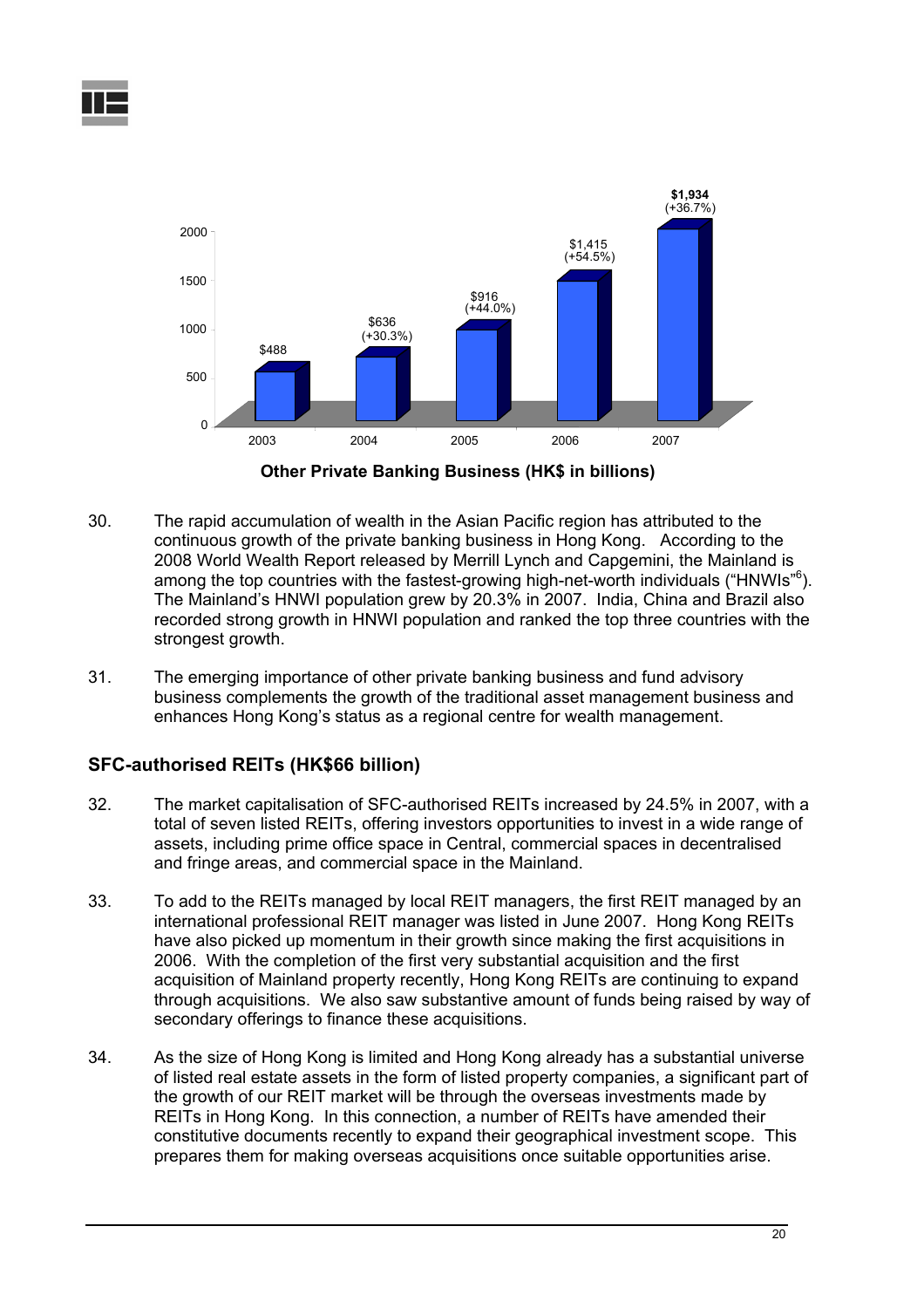![](_page_22_Picture_0.jpeg)

## **Profile of staff**

![](_page_22_Figure_2.jpeg)

**Staff in Fund Management Business - by job function**

![](_page_22_Figure_4.jpeg)

**Staff in Fund Management Business - by job function (2007 vs 2006)**

- The increase in number of staff was mainly due to the inclusion of 14,888 staff of the insurance companies newly included in this year's survey which were partially offset by the exclusion of 7,241 staff reported by registered institutions / licensed corporations purely engaged in distribution of collective investment schemes last year which were not included in FMAS since this year.
- 35. Buoyant fund management activities have prompted growth in employment among licensed corporations and registered institutions. Among the total staff (26,269), the majority (20,617) was responsible for sales and marketing which accounted consistently for around 78% of the total number of staff employed.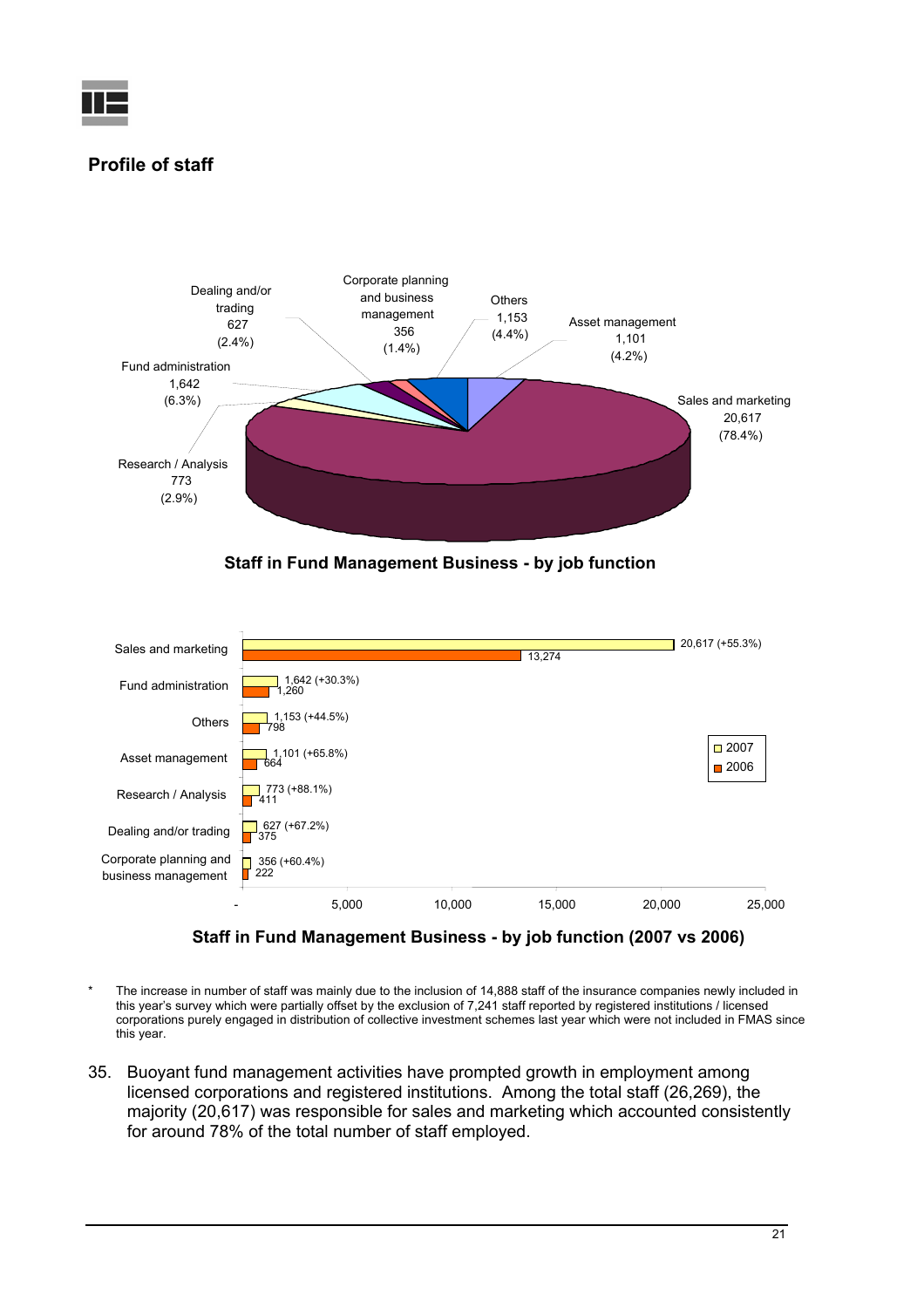![](_page_23_Picture_0.jpeg)

# **Appendix**

## **Major aggregate figures**

The major aggregate figures are summarised in the following table.

| (HK\$ in millions)                                                                                                          | Aggregate asset size<br>as at 31 December 2007 |                                          |                               |              |
|-----------------------------------------------------------------------------------------------------------------------------|------------------------------------------------|------------------------------------------|-------------------------------|--------------|
|                                                                                                                             | <b>Licensed</b><br><b>Corporations</b>         | <b>Registered</b><br><b>Institutions</b> | Insurance<br><b>Companies</b> | <b>Total</b> |
| Asset management of funds / portfolios                                                                                      |                                                |                                          |                               |              |
| Total assets managed by the firm $(A) = (B) + (C)$                                                                          | 6,211,287                                      | 186,483                                  | 112,821                       | 6,510,591    |
| Total assets directly managed by the firm in Hong Kong<br>(B)                                                               | 3,550,802                                      | 156,555                                  | 36,770                        | 3,744,127    |
| Total assets sub-contracted or delegated to other offices<br>/ third parties for management $(C) = (D) + (E)$               | 2,660,485                                      | 29,928                                   | 76,051                        | 2,766,464    |
| Total assets sub-contracted or delegated to other offices<br>/ third parties in Hong Kong for management (D)                | 324,227                                        | 4,117                                    |                               | 328,344      |
| Total assets sub-contracted or delegated to overseas<br>offices / third parties for management (E)                          | 2,336,258                                      | 25,811                                   | 76,051                        | 2,438,120    |
| Total assets managed in Hong Kong $(F) = (B) + (D)$                                                                         | 3,875,029                                      | 160,672                                  | 36,770                        | 4,072,471    |
| Giving advice on funds / portfolios                                                                                         |                                                |                                          |                               |              |
| Total assets under advisory business of the firm<br>$(H) = (I) + (J)$                                                       | 1,120,093                                      |                                          |                               | 1,120,093    |
| Assets directly advised by the firm in Hong Kong (I)                                                                        | 794,266                                        |                                          |                               | 794,266      |
| Assets sub-contracted or delegated to other offices /<br>third parties for providing advisory services<br>$(J) = (K) + (L)$ | 325,827                                        |                                          |                               | 325,827      |
| Assets sub-contracted or delegated to other offices /<br>third parties in Hong Kong for providing advisory<br>services (K)  | 108,017                                        |                                          |                               | 108,017      |
| Assets sub-contracted or delegated to overseas offices /<br>third parties for providing advisory services (L)               | 217,810                                        |                                          |                               | 217,810      |
| Assets on which advice is given in Hong Kong<br>$(M) = (I) + (K)$                                                           | 902,283                                        |                                          |                               | 902,283      |
| <b>Other private banking business</b>                                                                                       |                                                |                                          |                               |              |
| Total assets under other private banking activities                                                                         |                                                | 1,933,911                                |                               | 1,933,911    |
| <b>SFC-authorised REITs</b>                                                                                                 |                                                |                                          |                               |              |
| Total market capitalisation of SFC-authorised REITs                                                                         | 66,089                                         |                                          |                               | 66,089       |